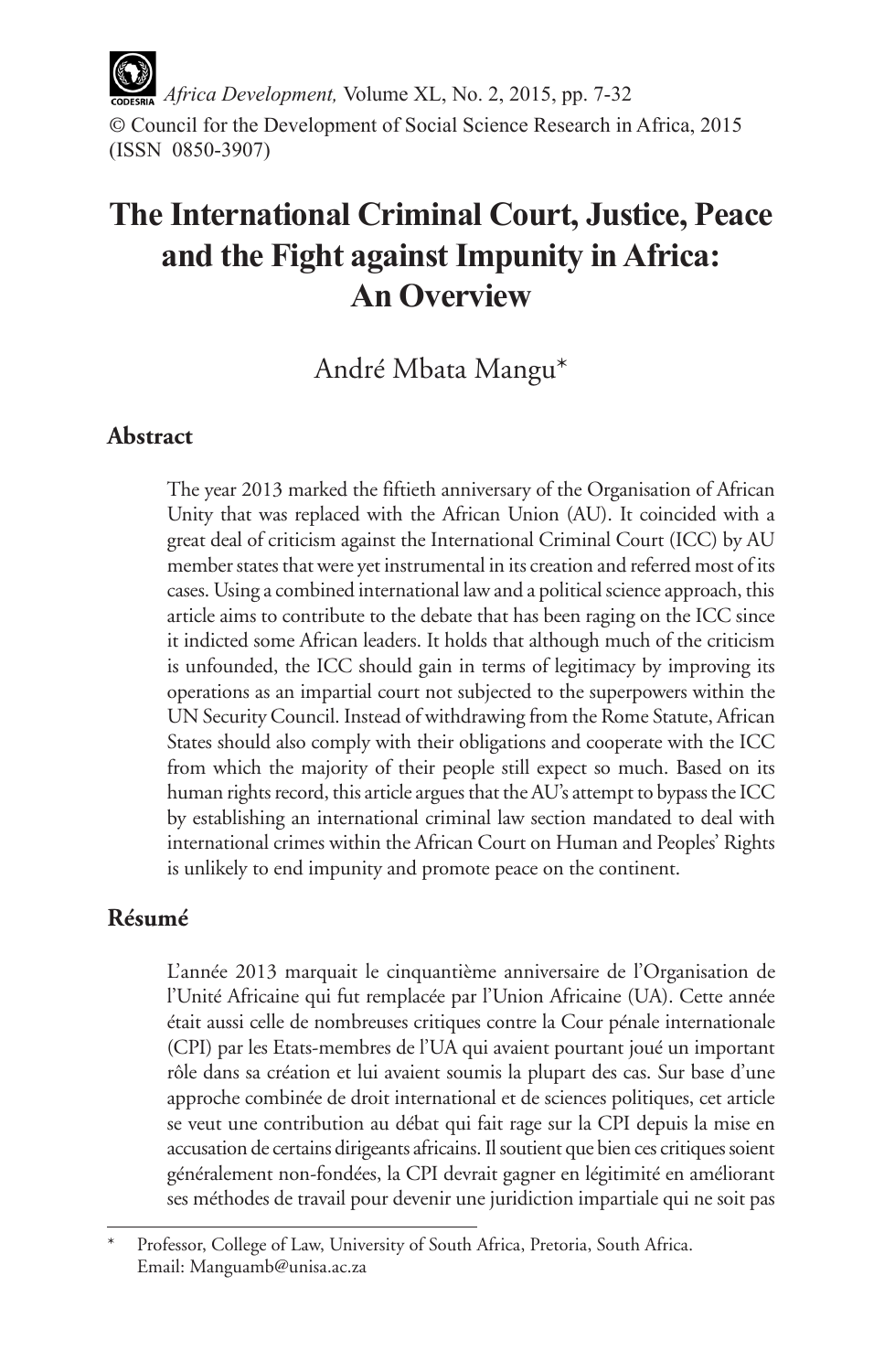soumise aux superpuissances qui siègent au sein du Conseil de Sécurité des Nations-Unies. Plutôt que de se retirer du Statut de Rome, les Etats africains devraient respecter leurs obligations et coopérer avec la CPI dont la majorité de leurs peuples attendent encore beaucoup. Partant de ses réalisations en matière des droits de l'Homme, cet article soutient que la tentative de l'UA de contourner la CPI en mettant en place une section de droit international pour juger les crimes internationaux au sein de la Cour Africaine des Droits de l'Homme et des Peuples ne peut pas contribuer à la fin de l'impunité ni promouvoir la paix sur le continent.

### **Introduction**

The twentieth century was characterized by some of the most serious human rights violations. These human rights violations that qualified as international crimes were committed in the aftermath of two armed conflicts that threatened international peace and security as never before in human history.

The First World War (WWI) took place from 1914 to 1918 while the Second World War (WWII) was waged almost two decades later, between 1940 and 1945. Several million people were left dead or injured. However, individuals who were responsible for international crimes during WWII could no longer go unpunished, as did Guillaume II of Hohenzollern, the German Emperor responsible for the death of 22,000,000 civilians during WWI, and those responsible for the Turkish genocide of the Armenians in 1915 (Nyabirungu 2013: 8–13). The United Nations (UN) was established in 1945 to ensure that this never happens again to mankind, to reaffirm the faith of the world nations in human rights, and to promote peace and reconciliation. Accordingly, the Nuremberg and the Tokyo Tribunals were created.

War crimes, genocide and crimes against humanity, which usually come with armed conflicts, continued unabated in several parts of the world. As the twentieth century was drawing to an end, Yugoslavia collapsed and disintegrated due to ethnic conflicts which resulted into genocide. The international community reacted in almost the same way as it did after WWII when the Nuremberg and Tokyo Tribunals were established. In 1993, the UN Security Council (UNSC) adopted a resolution (Res) establishing the International Criminal Tribunal for former Yugoslavia (ICTY) (UNSC 1993:Res 827). A few years after Yugoslavia, genocide was also committed in Rwanda.

UNSC set up the International Criminal Tribunal for Rwanda (ICTR) (UNSC 1994: Res 955), which that was modelled on the ICTY and mandated to prosecute and judge the authors of genocide and other serious violations of international humanitarian law committed in Rwanda and neighbouring states between 1 January and 31 December 1994. Serious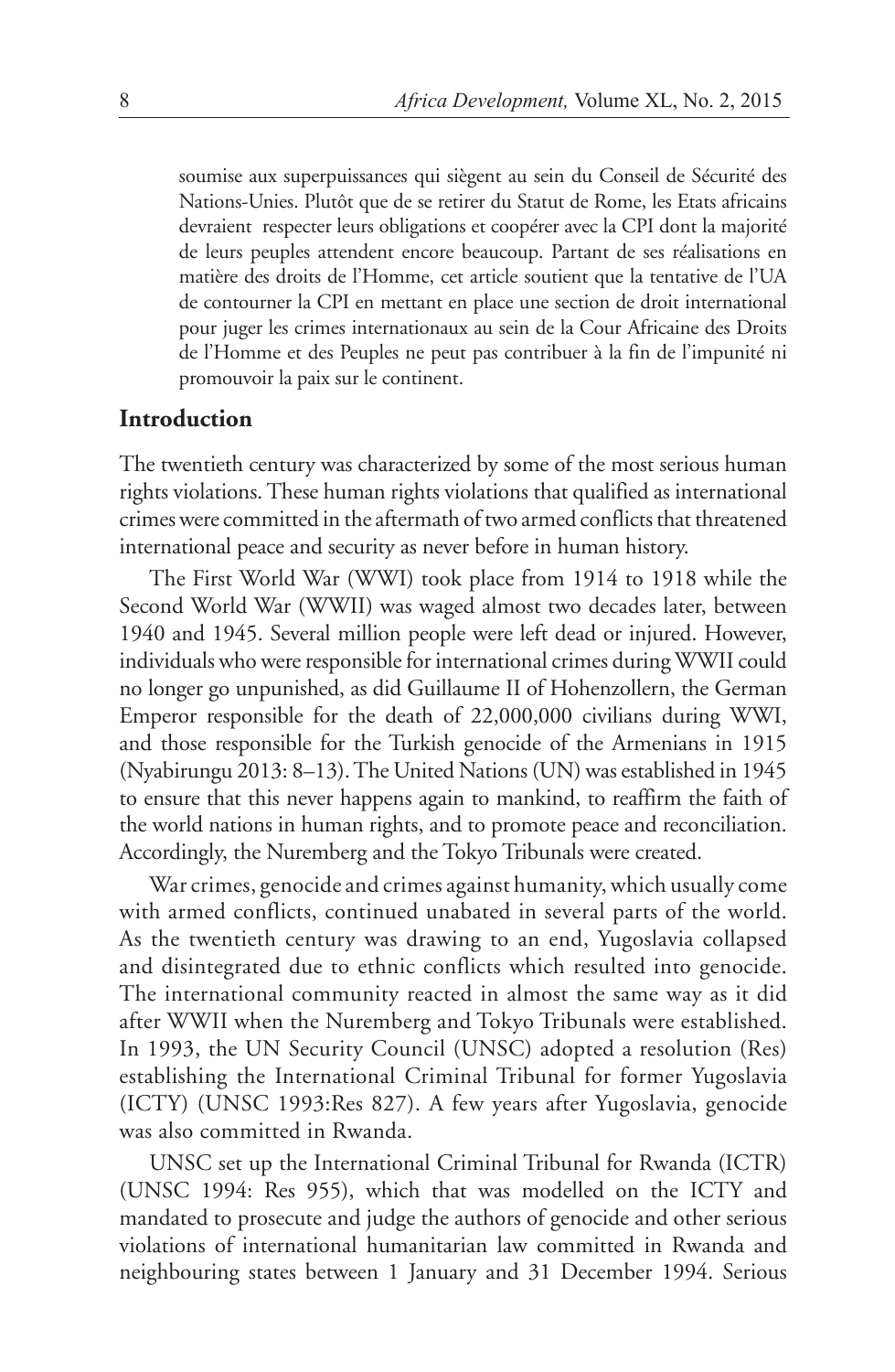violations of both international humanitarian law and Sierra Leonean law also required the Security Council to establish the Special Court for Sierra Leone (SCSL) to prosecute and judge the authors of these crimes (UNSC 2000: Res 1315; Tejan-Cole 2001:107–26). The ICTY and the ICTR were *ad hoc* international tribunals with limited temporal, material, personal and territorial jurisdiction. Even more limited was the jurisdiction of the SCSL, which is partly an international tribunal and partly a domestic one. A universal and permanent court was needed to deal with the most serious violations of international law occurring in the world and not just in some individual countries or under some particular circumstances.

On 17 July 1998, 120 UN member states' representatives met at the headquarters of the Food and Agriculture Organisation (FAO) in Rome and adopted the Statute establishing the International Criminal Court (ICC 2011), which came into force on 1 July 2002 after sixty signatory states had deposited their instruments of ratification with the UN Secretary General. African states were instrumental in bringing the Rome Statute into force as they constituted the majority of those that ratified it. After decades of impunity and massive human rights violations that followed independence, the Rome Statute was expected to usher into a new era of respect for human rights, peace, justice and reconciliation. It was amended in 2010 *inter alia*  to deal with the crime of aggression which was not defined in the original document (ICC 2011).

The year 2013 marked the fiftieth anniversary of the Organisation of African Unity (OAU), which was replaced with the African Union (AU) whose Constitutive Act was adopted in Lomé, Togo, on 11 July 2000, and came into force on 26 May 2001. It also coincided with a great deal of criticism against the ICC especially among African leaders who enthusiastically welcomed its creation and referred to it the overwhelming majority of its cases.

A lot has already been written and said about the ICC, its achievements, its failures and its relationships with Africa. There is an ongoing debate between the pros and the cons, the advocates of the ICC and its opponents (Kimenyi 2014:35; Nouwen 2014:23; Hayner 2014:93; Kersten 2014:36; Petrasek 2014:39; Kambale 2014:22; Mue 2014:23).

This article intends to further contribute to the debate on the ICC. It adopts a legal approach when dealing with the mandate, the jurisdiction of the ICC, and States Parties' obligations. It then moves to a political science approach when reflecting on the relationship between the ICC and Africa and African perceptions of the ICC. There is no perfect human institution. The article concurs with the view that the ICC is to date the best instrument to prosecute and punish the most serious violations of international law, namely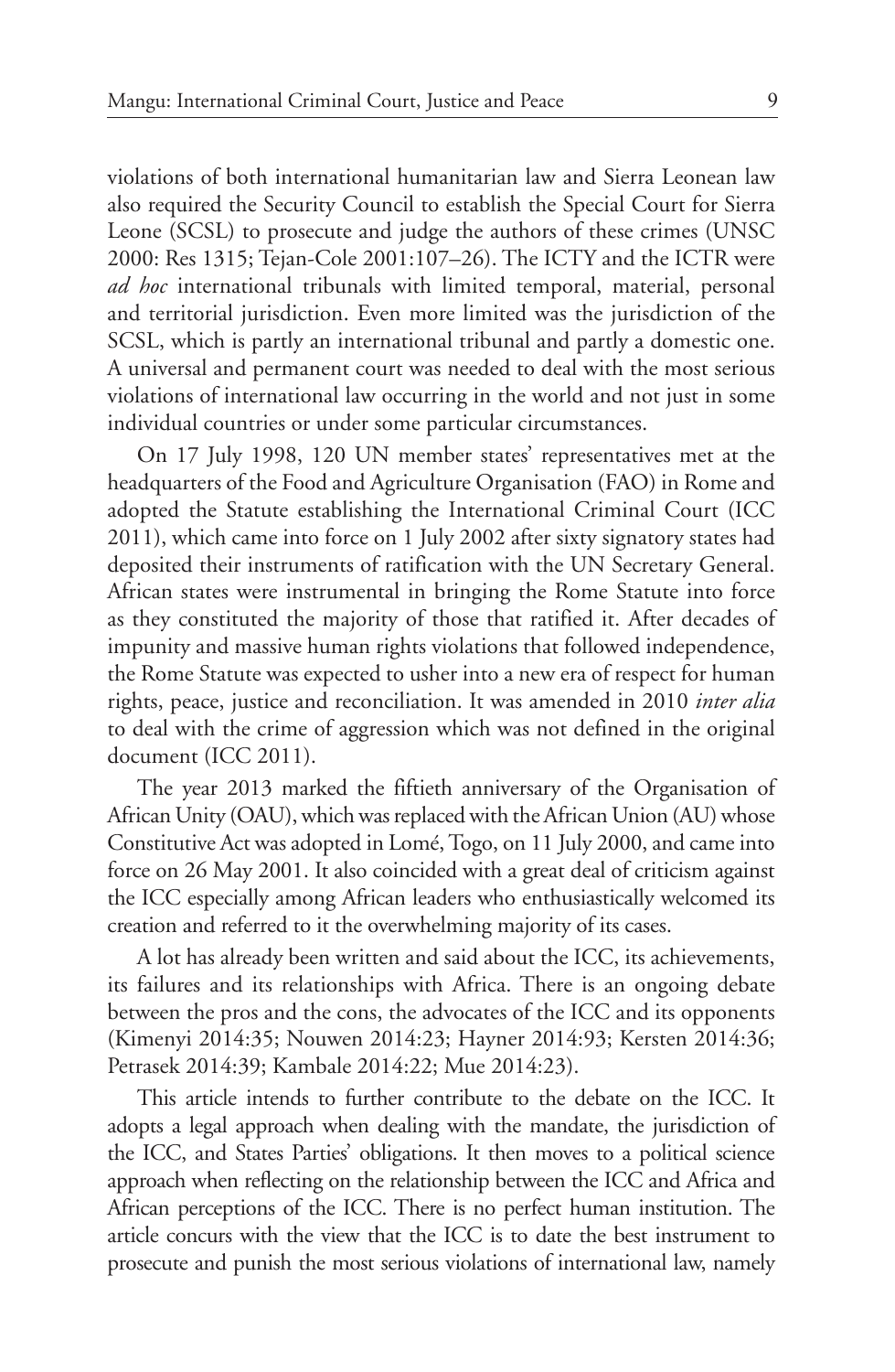war crimes, genocide and crimes against humanity, and to deliver justice and fight impunity at the international level. The ICC can also contribute to peace and reconciliation although the first mandate of a court, whether international or national, is to administer justice, prosecute and punish criminals. The article holds that much of the criticism levelled against the ICC by African leaders individually or collectively within the AU is unfounded from an international law perspective. On the other hand, even though Africa does not speak with one voice about the ICC, the majority of African people, their leaders, intellectuals and civil society organisations (CSOs) are still favourable to the ICC. Admittedly, the ICC should improve its workings as an independent judicial institution. However, any attempt to avoid or bypass the ICC by establishing an International Criminal Law Section within the African Court on Human and Peoples' Rights with competence to prosecute and judge the authors of the most serious violations of international law such as war crimes, genocide and crimes against humanity is unlikely to produce better results. A brief presentation of the ICC will serve as an entry point into this important debate and as background to this reflection on the ICC.

#### **Mandate, Jurisdiction, Organisation and Functioning of the ICC**

According to the Rome Statute (ICC 2011), the ICC has the 'power to exercise its jurisdiction over persons responsible for the most serious crimes of international concern'. This jurisdiction is 'complementary to national criminal jurisdictions' in the sense that a case would be admissible before the ICC only when a State Party to the Statute is not willing or able to independently and effectively prosecute and judge the authors of these crimes (Rome Statute: Article 1).

The jurisdiction of the ICC is material, personal and temporal. The material or *ratione materiae* jurisdiction of the ICC covers 'the most serious crimes of concern to the international community as a whole'. These crimes are the crime of genocide, crimes against humanity, war crimes and the crime of aggression (Rome Statute: Articles 4–10). As far as its personal or *ratione personae* jurisdiction is concerned, the ICC is competent to prosecute and judge the suspected authors or co-authors of these crimes and their accomplices or those persons who individually encouraged or assisted them and contributed in one way or another to their commission.

The jurisdiction of the ICC is limited to natural law and excludes juristic or legal persons and minors or persons under eighteen years. Criminal responsibility is individual and not collective. The jurisdiction of the ICC is also limited *ratione temporis*. The Court has jurisdiction only with respect to crimes committed after the entry in force of the Statute (as of 1 July 2002)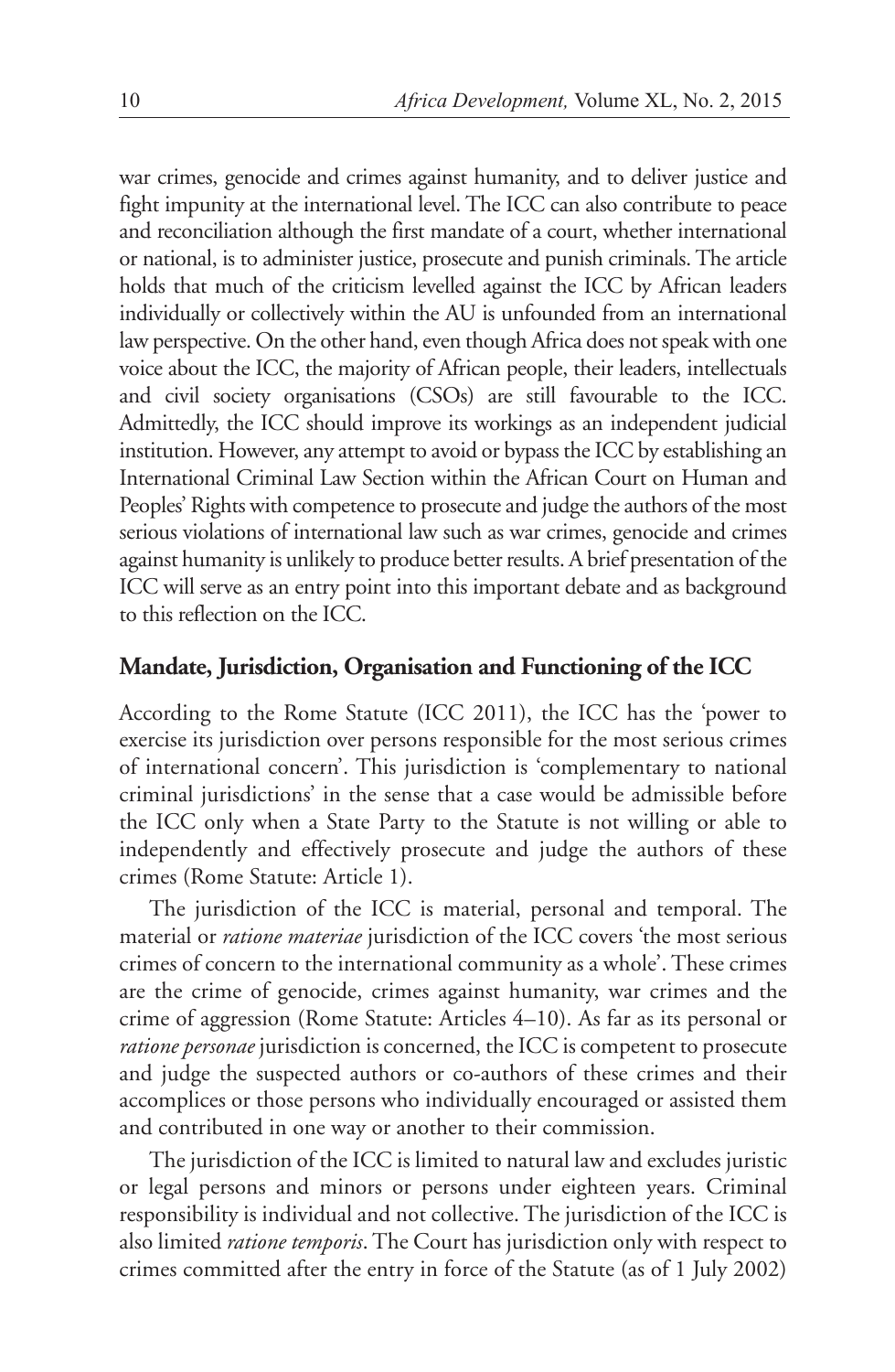or after a state has become a party to the Statute unless it made a declaration whereby it accepted the competence of the Court after the coming into force of its Statute (Rome Statute: Articles 11–12).

The exercise of the jurisdiction of the ICC is subject to some conditions. The state which refers a case to the ICC, the state in which an investigation has to be conducted by the ICC or the state of which a national is to be prosecuted and judged by the ICC should be a party to the Rome Statute or should have accepted the jurisdiction of the ICC with respect to the crimes referred to in Article 5 of the Statute (Rome Statute: Article 12).

The ICC only deals with the cases that have been referred before it by a State Party to the Rome Statute, by the UN Security Council acting under Chapter VII of the UN Charter, or by the Prosecutor acting *proprio motu* with the authorization of the Court or one of its pre-trial chambers or on the basis of information ('communications') received from individuals or organisations (Rome Statute: Articles 13–15).

The Security Council may also, by a resolution adopted under Chapter VII of the UN Charter, request a deferral of an investigation or a prosecution by the ICC for a period of twelve months. Such a request may be renewed (Rome Statute: Article 16). One of the problems with the Rome Statute is the authority granted to the UN Security Council to refer cases before the ICC or request a deferral of an investigation or an execution, while Permanent Members of the Security Council, notably the US, China and Russia, have so far declined to ratify the Statute.

The ICC first deals with the admissibility (Rome Statute: Articles 17, 18) of the cases before moving to the trial stage. The suspects or accused persons enjoy all the rights related to fair trial (Rome Statute: Articles 55, 67). The jurisdiction of the ICC may also be challenged by an accused or a State Party (Rome Statute: Article 19).

An important principle governing ICC's investigations and prosecutions is *ne bis in idem*. No one can be tried before the Court or any other court with respect to a conduct which formed the basis of crimes for which the person has already been convicted or acquitted by the ICC. A person who has been tried by another court may only be tried by the ICC if the proceedings were for the purpose of shielding that person from criminal responsibility for crimes within the jurisdiction of the ICC or if the proceedings were not conducted independently or impartially in accordance with the norms of due process recognized by international law and were conducted in a manner which, in the circumstances, was inconsistent with an intent to bring that person to justice (Rome Statute: Article 20). Other general principles of law that apply before the ICC are *nullum crimen sine lege* (Rome Statute: Article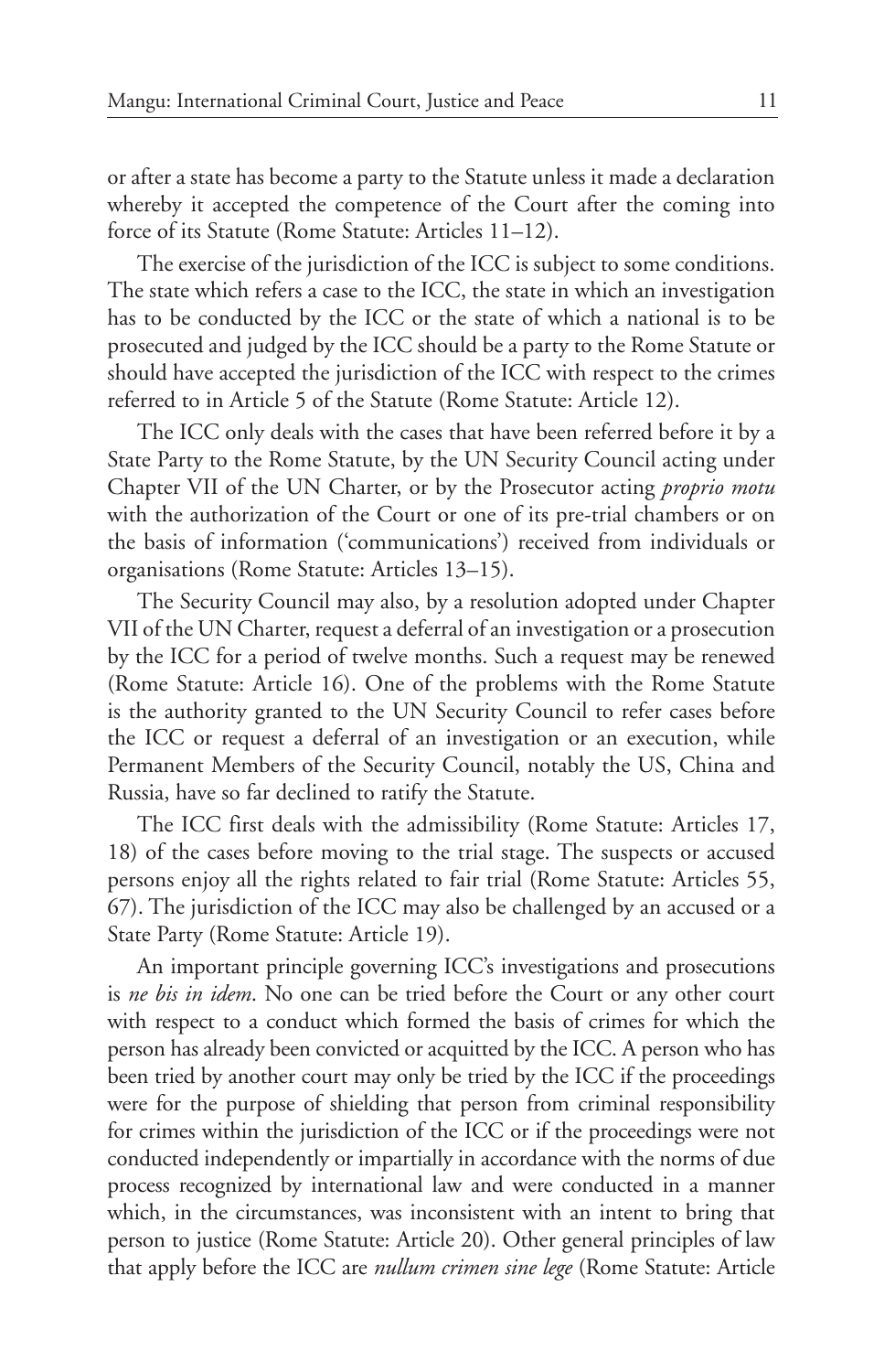22), *nulla poena sine lege* (Rome Statute: Article 23) and non-retroactivity *ratione personae* (Rome Statute: Article 24). *Nullum crimen sine lege* entails that no one can be held criminally responsible under the Statute unless their conduct constitutes a crime within the jurisdiction of the Court at the time it takes place. According to the *nulla poena sine lege* principle, the ICC cannot sentence anyone to a penalty which is not provided for by the Rome Statute.

The ICC has no jurisdiction over any person who was under the age of eighteen at the time of the alleged commission of a crime. On the other hand, the Rome Statute does not apply retroactively.

An official capacity as Head of State or Government, a member of a government or parliament, an elected representative or a government official cannot exempt a person from criminal responsibility before the ICC. Nor does it constitute grounds for reduction of sentence. Immunities or special procedural rules which may be attached to the official capacity of a person, whether under national or international law, cannot bar the Court from exercising its jurisdiction over such a person (Rome Statute: Article 27). Furthermore, a person who commits a crime within the jurisdiction of the Court shall be individually responsible and liable for punishment in accordance with its Statute (Rome Statute: Article 25.2).

Military or civilian commanders and other superiors are responsible for crimes committed by their subordinates as a result of their failure to exercise control properly over them or to take all necessary and reasonable measures when they either knew, or owing to the circumstances at the time, should have known that they were committing or about to commit such crimes (Rome Statute: Article 28).

The ICC consists of a Presidency, an Appeals Division, a Trial Division, a Pre-Trial Division, the Office of the Prosecutor, and the Registrar (Rome Statute: Article 34). No two judges may be nationals of the same state (Rome Statute: Article 36(7)). The judges and the prosecutor are nominated by the States Parties and elected for nine years by the Assembly of States Parties. The ICC consists of eighteen independent judges but their number may be increased by States Parties (Rome Statute: Article 36, 1 and 2). They are not eligible for re-election. The Deputy Prosecutors are elected in the same way from a list of candidates submitted by the Prosecutor. The President, the First and the Second Vice-Presidents and the Registrar are elected by an absolute majority of the judges. The Registrar and the Deputy Registrar are elected for five years (Rome Statute: Articles 35–43).

The ICC has an international staff of around 800 individuals appointed by the Prosecutor and the Registrar (Rome Statute: Article 44). They operate from the ICC headquarters in The Hague in the Netherlands, and from the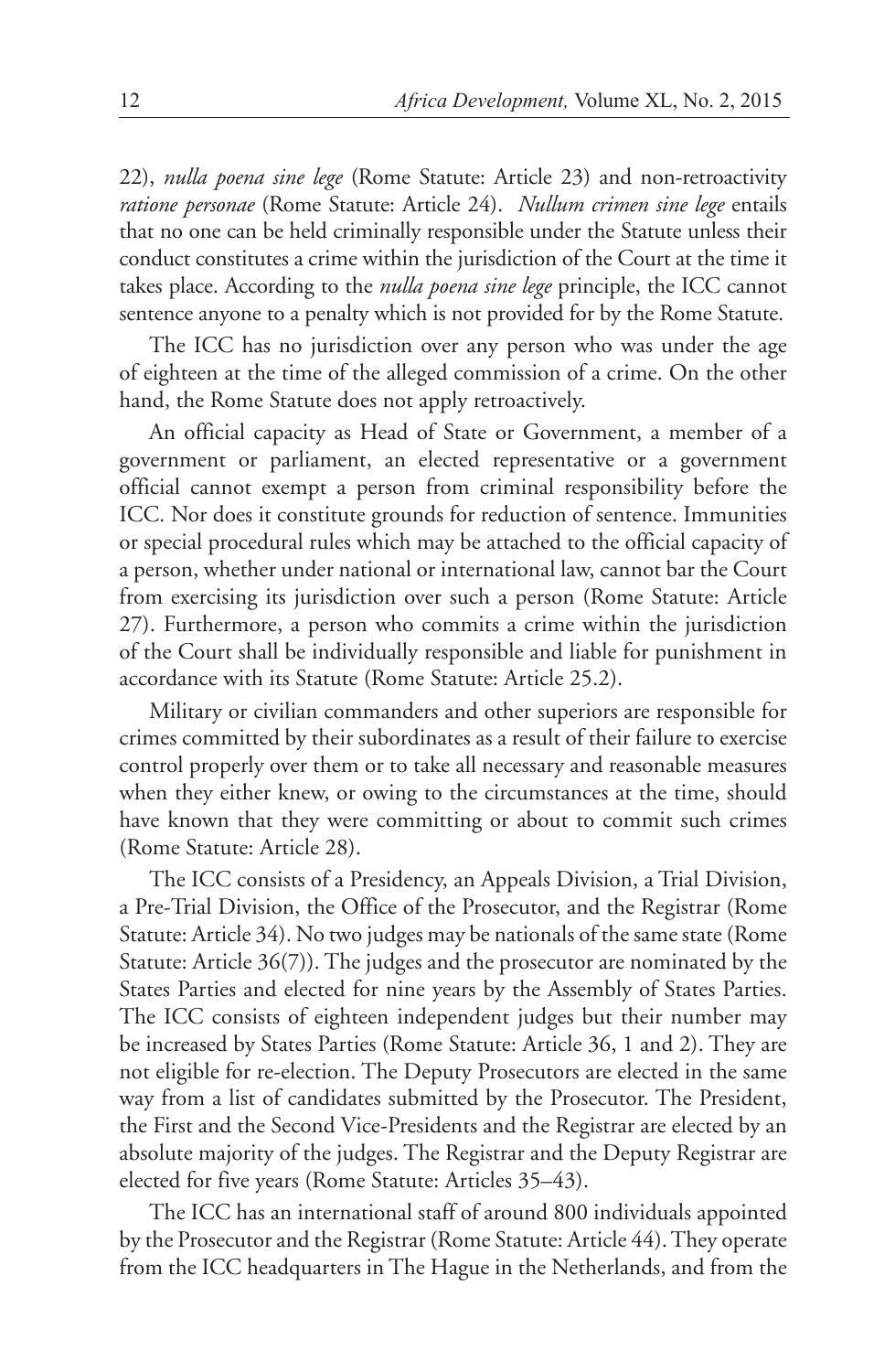field offices that are currently established in Abidjan (Côte d'Ivoire), Bangui (CAR), Kampala (Uganda), Nairobi (Kenya), Kinshasa and Bunia (DRC).

The work of the ICC is divided into Appeals, Trial and Pre-Trial Divisions, which are each divided into Chambers. Five judges, including the President, constitute the Appeals Division or chamber. The pre-trial chambers deal with preliminary cases or investigations as well as the confirmation of the charges. They may authorize the Prosecutor to undertake an investigation and issue warrants of arrest. Once the suspect has been identified and the charges presented, the pre-trial chamber must confirm or infirm them totally or partially. If there is not enough evidence and the charges are not confirmed, the suspect may be released conditionally or not. Otherwise, the case is submitted to the trial chamber, which is composed of three judges. The accused may be released or convicted if there is not or if there is sufficient evidence of the commission of the crime. A convicted person may appeal against the sentence before the Appeals Division or chamber. If the Appeals Chamber finds in favour of the accused, the judgement is reviewed and the convicted person released. Otherwise, the first judgement is confirmed and the person maintained in prison. The sentence is to be served in a State Party to the ICC that gives its consent to receive the prisoner.

The Rome Statute provides for the Assembly of States Parties, which is the management oversight and legislative body of the ICC. It decides on the budget and the number of the judges. It elects the judges and prosecutors. It adopts the Statute and other regulations and rules of the Court and is also competent to amend them (Rome Statute: Articles 112–23).

The Rome Statute is a treaty under international law and therefore subject to the 1969 Vienna Convention on the Law of Treaties. As such, only states can become parties to the Statute by signing and ratifying it and by depositing their instruments of ratification with the UN Secretary General. The constitutions of many countries provide that a treaty that has been regularly signed and ratified prevails over any other law, except for the constitution. It is also directly enforceable in the domestic law of countries that adopted the monist system and were inspired by Roman-Dutch law. On the other hand, Anglophone countries or those that were inspired by Anglo-American law adopted a dualist system. In terms of the dualist theory, international law and domestic law are different laws. Accordingly, as a primary source of international law, a treaty that has been signed and ratified is not directly enforceable in domestic law. It needs to be incorporated into domestic law by an Act of Parliament. Even in this case, it has the same status as an ordinary piece of legislation.

States Parties' obligations are governed by the principle of *pacta sunt servanda*. Accordingly, States Parties should comply with the Rome Statute in good faith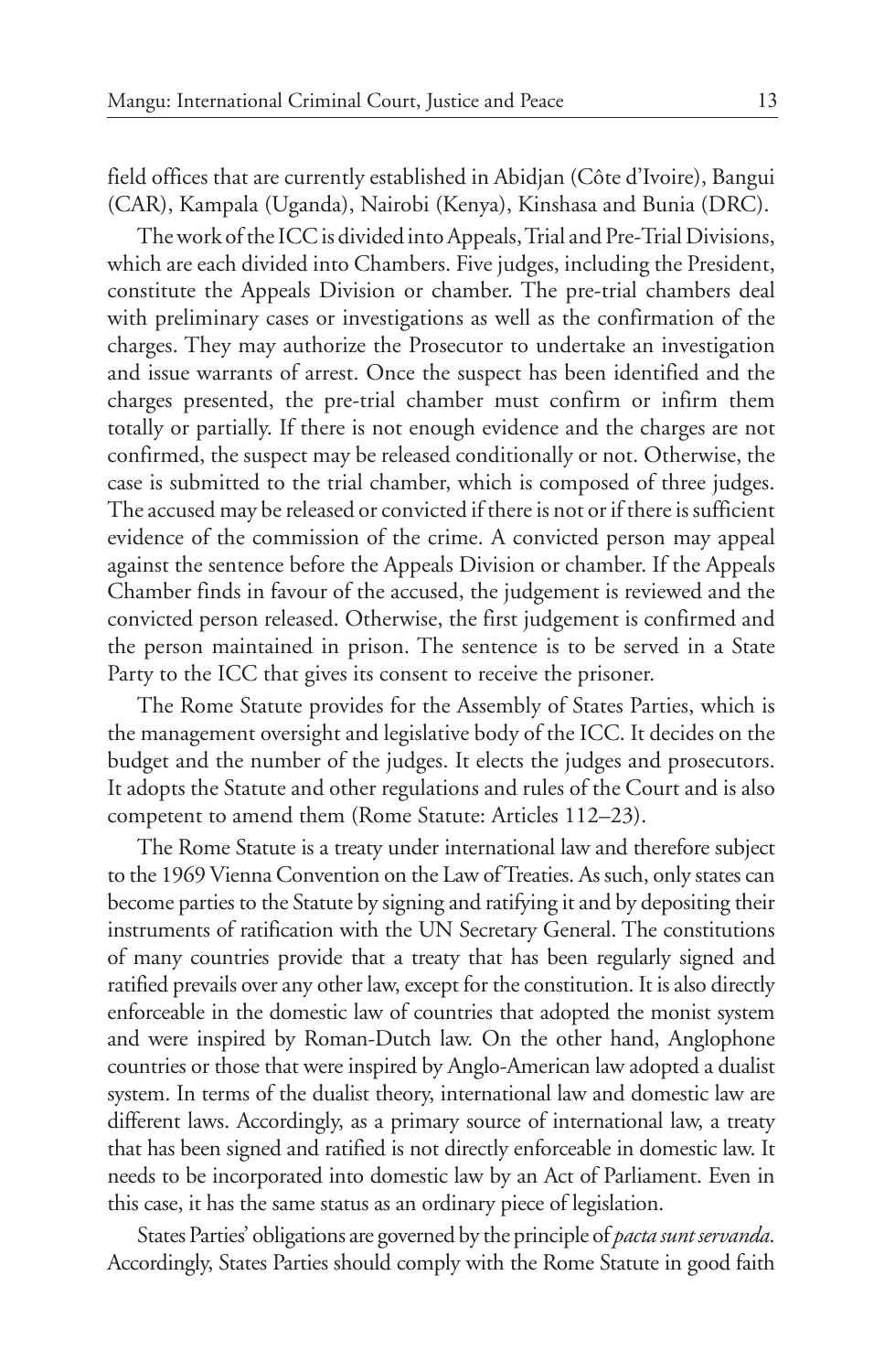(Rome Statute: Article 26). They should cooperate with the ICC and cannot invoke the provisions of their domestic law to defeat or not abide by the relevant provisions of the Statute (Rome Statute: Article 27).

Finally, States Parties may always withdraw from the Rome Statute by notification to the UN Secretary General. The withdrawal will be effective a year after notification and meantime, they will be bound to cooperate (Rome Statute: Article 127). The Rome Statute expands on international cooperation and judicial assistance in prosecuting international crimes, delivering justice and fighting impunity (Rome Statute: Articles 86–102).

# **The ICC and the Promotion of Justice, Peace and Reconciliation: The Fight Against Impunity in Africa**

International law experts working on the ICC, ICTY, ICTR and even the SCSL have reflected on justice, peace and reconciliation (Cassese 2007– 2008: 8; Fofe 2006a: 13–14; Gaparay 2001: 99–106; Mutabazi 2014: 152–9, 171–5, 183, 194–7; Nyabirungu 2013: 34). The key question has been what these notions mean, and whether they have been or could be achieved by a court like the ICC.

# *Relationship Among Justice, Peace and National Reconciliation*

The work of international criminal tribunals focuses on justice 'in its legal sense'. Justice is equated with retribution that is the punishment of wrongdoers in direct proportion to the harm inflicted. However, justice should also be understood in its substantive sense to refer to reparation and restitution (Mutabazi 2014: 152).

Classical criminal law stresses prevention, deterrence, retribution, protection of the public interest, rehabilitation, and social reconstruction in a large sense (Gaparay 2001: 99–100). Traditional objectives of criminal prosecution include crime deterrence, fight against impunity, retribution and incapacitation (Mutabazi 2014: 159). Prosecuting international crimes can serve to deter the commission of future atrocities or as a means for their prevention (Wippman 1999–2000: 473–88; Mutabazi 2014: 161). Deterrence is also the main argument invoked for the establishment of *ad hoc* international tribunals and the ICC.

Retributive justice entails the proportional punishment of criminals according to the seriousness and gravity of their crimes. Justice entails that everyone receives what they deserve (Mutabazi 2014: 167). Criminal punishment must neutralize dangerous deviant individuals and also incapacitate them as a means of social protection by not only punishing the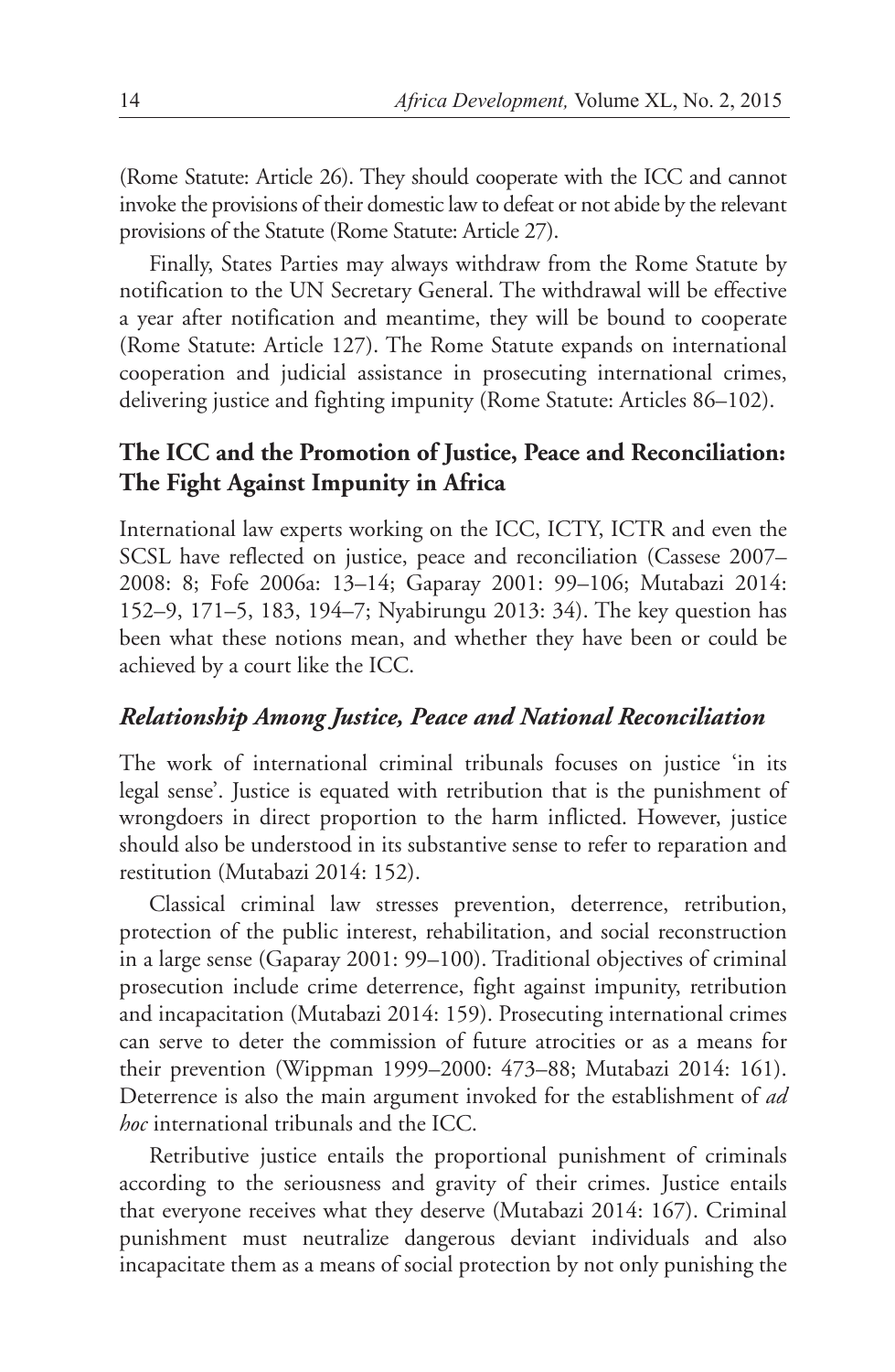wrongdoer but also removing or confining the offender. Punishment is one of the purposes of incapacitation.

A number of arguments have been advanced to justify the prosecution of those responsible for the most serious human rights violations. First, it is often argued that authors of these violations must be prosecuted in order to bring them to justice. There is clearly a delicate balance between seeking vengeance and desiring suitable punishment. However, some argue that punishment of some sort is a component of justice. Second, prosecutions are considered to be supporting the rule of law. This view asserts that failure to prosecute past human rights violations will not provide a firm basis for building the rule of law in future. The rule of law requires that all persons and institutions are equal before and under the law. No one is above the law. Therefore, when grave crimes are not prosecuted, the rule of law will be disregarded. Third, support for prosecutions is based on the need to protect society. As long as perpetrators remain at large, they continue to be a threat to the society in which they live. This argument may not be very strong if one considers that once the perpetrators of human rights are no longer in power, their capacity to perpetuate the violations with impunity is greatly curtailed. Fourth, the perpetrators of human rights abuses must be prosecuted to deter further abuses (Kindiki 2001: 71).

International courts were expected to bring about peace and security. According to the Rome Statute, 'grave crimes threaten the peace, security and well-being of the world' (Rome Statute: Preamble). Gaparay holds that 'the ultimate goal of justice should be building or rebuilding a peaceful society' (Gaparay 2001: 106). Peace and security are the opposites of war and hostilities. However, they mean more than the absence of war or armed conflicts and rather entail a state of harmony between people or groups within a society or between several groups which were previously in conflict. International criminal tribunals were expected to contribute to peace and security at the domestic level in the states where the most serious crimes of concern to the international community had been committed.

Even though 'reconciliation' does not feature among the objectives of the ICC, international criminal justice was expected to contribute to national reconciliation. Reconciliation relates to the process of re-establishing peaceful relationships between parties after they were disrupted by quarrels, misunderstanding, insults, injuries and other negative situations. The belief that international justice serves national reconciliation is replete in the constitutive documents of the *ad hoc* tribunals (Mutabazi 2014: 183).

Justice, peace and reconciliation are reconcilable. One strong view contends that there cannot be peace without justice and *vice versa*. The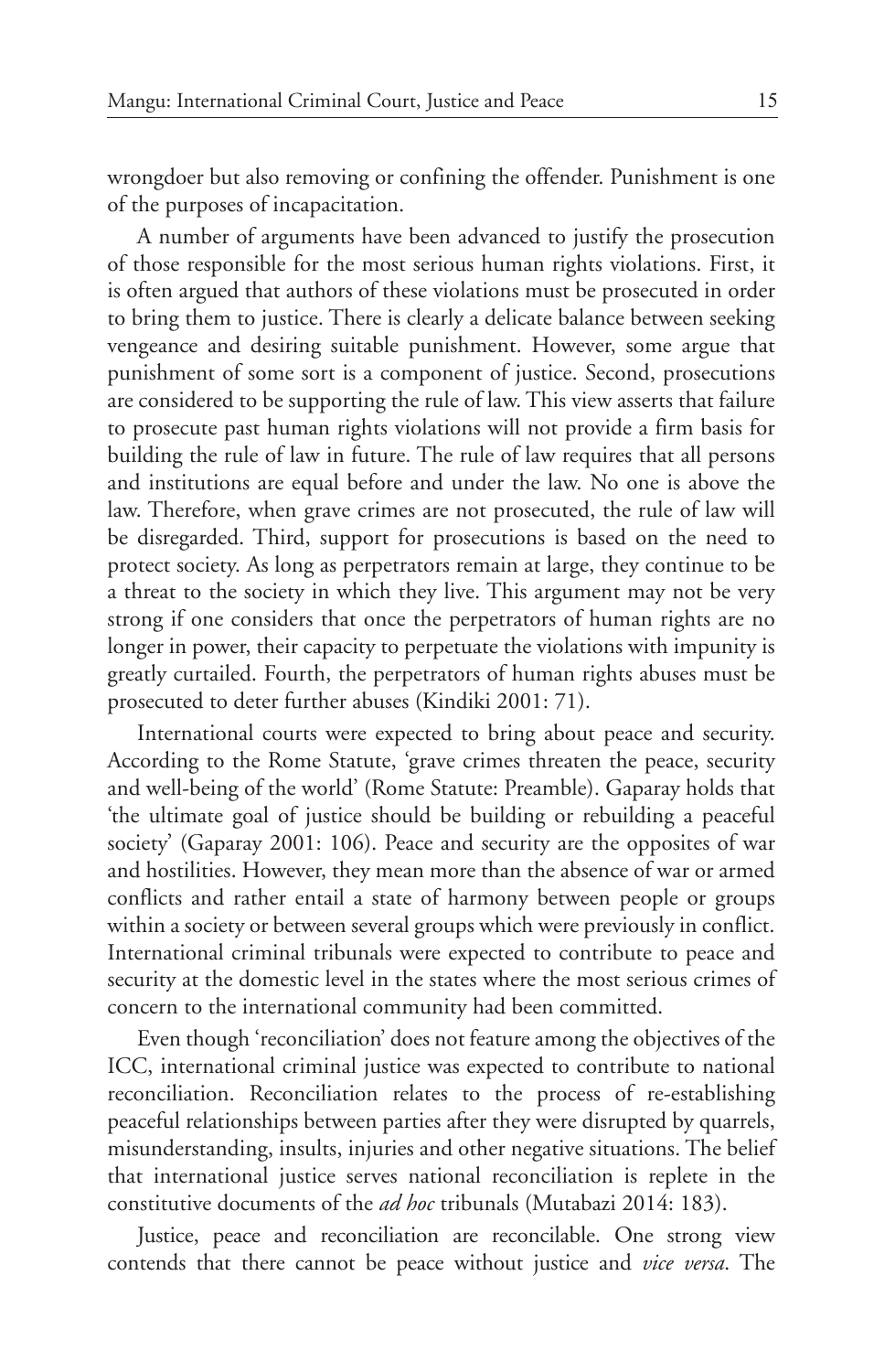attainment of justice or the acknowledgement of the truth helps the process of reconciliation (Gaparay 2001: 106). Put otherwise, justice, peace and national reconciliation are closely interrelated despite the tensions which exists among them. The question is, however, what should precede what. Criminal lawyers and advocates of international criminal justice argue that justice should come first. The authors of serious human rights violations should be prosecuted, judged and sentenced according to the harm they inflicted to the society. This would bring about peace and national reconciliation.

The opposite view is that peace and reconciliation should be preferred in countries that just emerged from wars or armed conflicts. Those who share this view argue that African societies in conflict need peace and national reconciliation first and not justice or revenge. According to this view, international justice may jeopardise peace and national reconciliation (Nyabirungu 2013: 34). However, whether international criminal tribunals are well-suited and can deliver in terms of justice, peace and reconciliation is a more complex question that has received different answers from both the proponents and the critics of international justice. The former are of the view that international criminal courts are the best way to administer justice in countries where the most serious crimes took place. Schabas (2002:101) and Mutabazi (2014:155) cite the case of the ICTY, which did not take sides between the Muslims, Croats and Serbs and was therefore impartial. However, the same cannot be said about the ICTR.

Mutabazi and Eltringham hold that the ICTR delivered a partial justice because it failed to investigate and prosecute the crimes committed by the Rwandan Patriotic Front (RPF) despite admission by the Rwandan government that their soldiers also committed serious human rights abuses in 1994 (Mutabazi 2014:155; Eltringham 2004:144).

Amnesty International also expressed concern that no crimes committed by the members of the RPF in 1994 had been adequately investigated and prosecuted and therefore demanded justice for all parties (Amnesty International 2007). Amnesty International observed that for any justice system to operate effectively, it has to be impartial, independent and investigate crimes promptly (Amnesty International 2007). Failure to do so made the ICTR ineffective in delivering justice (Mutabazi 2014:159). Zolo argues that 'international criminal justice has not yet proven to be capable of remedying widespread impunity, except to a minor degree and with normative ambiguities' (Zolo 2004:730). This is a more balanced view as compared to Mutabazi's assertion that *ad hoc* tribunals have been at odds with combatting impunity in their areas of jurisdiction. Territorially, materially, personally and temporarily, the tribunals have failed (Mutabazi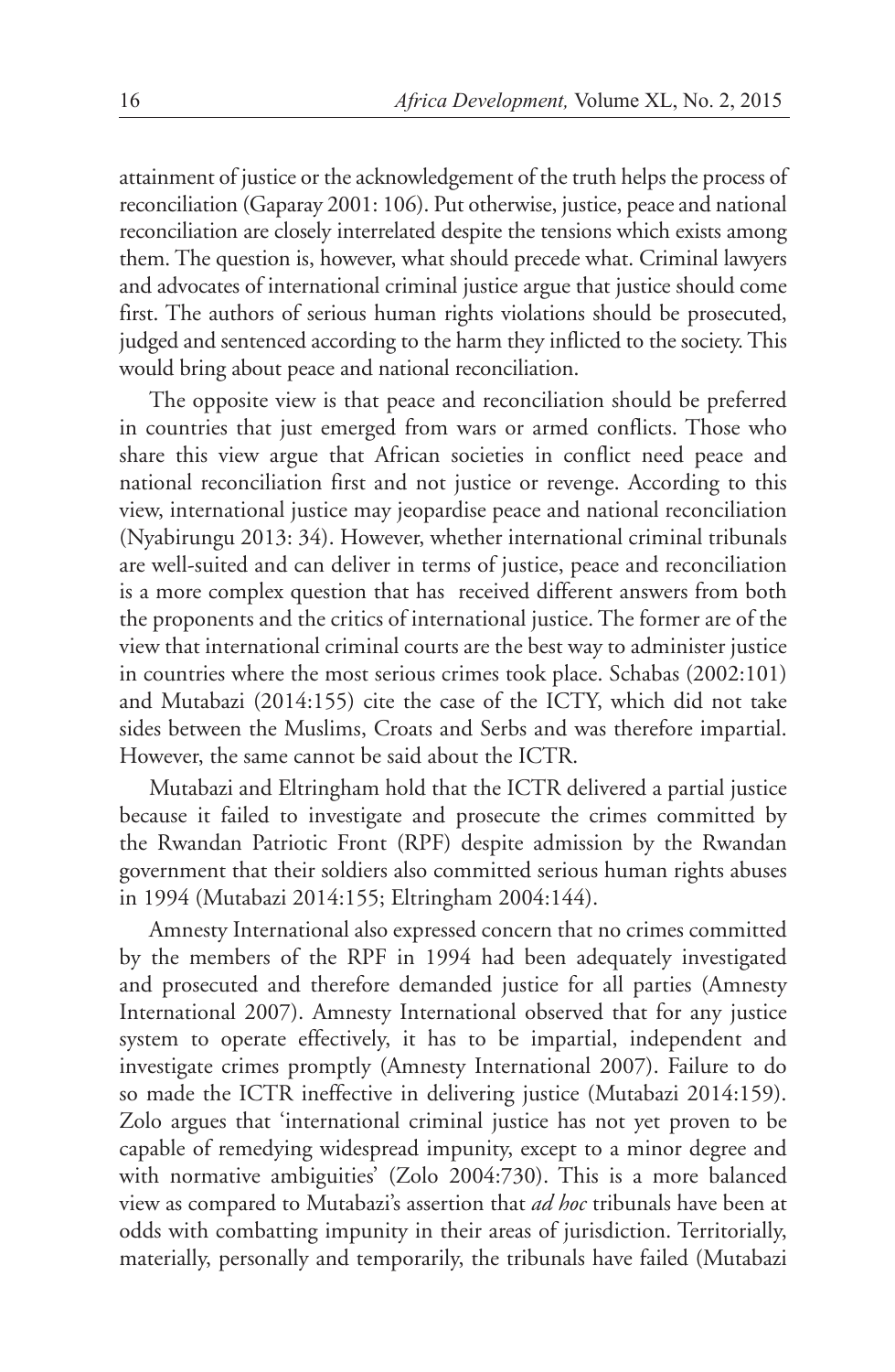2014: 144, 166). According to Mutabazi, the design and practice of *ad hoc*  tribunals are imperfectly suited to retributive ends (Mutabazi 2014: 169).

According to Haque, 'international criminal prosecution seems too selective to satisfy the demands of retributive justice. Too many wrongdoers go unpunished; too many victims are forgotten or simply ignored' (Haque 2005–2006: 275). The ICTY and the ICTR did not totally succeed in deterring criminals, fighting against impunity, delivering retributive justice and incapacitating the criminals. However, this does not imply that they were useless and did not contribute to the retribution or incapacitation of the criminals.

As far as the restoration and maintenance of peace and security is concerned, Fofe and Mutabazi argue that the ICTY and ICTR did not succeed in this regard (Fofe 2006a:13–14; Mutabazi 2014:171–5). What brought peace and security to former Yugoslavia and Rwanda and ended the genocide was less the actions of the ICTY and ICTR than the use of force in these countries.

The question whether international tribunals contribute to national reconciliation or whether the model of international tribunals is the best way to achieve peace and national reconciliation can be answered with respect to the context of each country. In any case, the primary objective of a court or a tribunal, whether domestic or international, is not and has never been to achieve national reconciliation, but justice or retribution. Mutabazi argues that this can only happen if the tribunal responds to challenges of impartiality and judicial consistency and when everyone finds their place in the tribunal's process (Mutabazi 2014:196). Unfortunately, this is not what he identified with the ICTY and ICTR.

Tribunals' officials and criminal law experts tend to argue, sometimes unconvincingly, that international justice contributes to national reconciliation. The prosecution's position is that targeting people to arrest and prosecute may contribute to national reconciliation. According to Kingsley, an ICTR official, 'the judgments of the ICTR have contributed to the individualization of guilt, a necessary element in reconciliation processes as opposed to collective guilt that blocks avenues for reconciling fractured societies' (Kingsley 2002). Yet, at an international symposium held in July 2009, Bernard Muna, a former Deputy Prosecutor at the ICTR, was actually doubtful about the ICTR achieving national reconciliation (Mutabazi 2014:196).

Reconciliation is not a function of a criminal tribunal, whether domestic or international. It is a political and not a judicial objective that therefore improperly befalls the criminal courts (Mutabazi 2014:194–7). As a transitional process that brings together former antagonists, it better fits with the work of truth-telling commissions. These commissions help people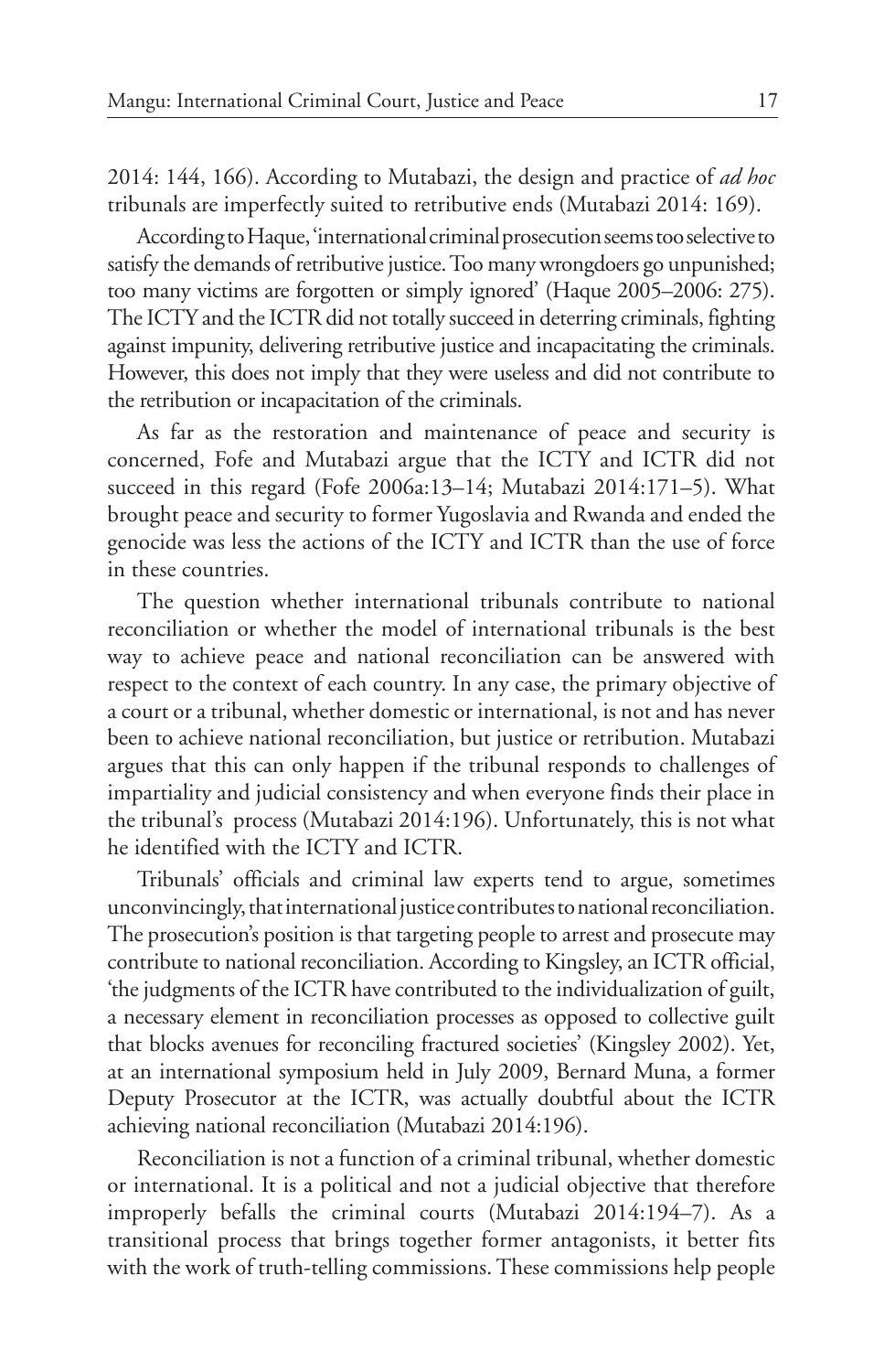share the blame of the past and offer them the opportunity to design the future together (Mutabazi 2014:196–7).

# *Justice, Peace and National Reconciliation and the Fight Against Impunity under the ICC: An Appraisal*

The ICC has attracted a lot of criticism in relation to the justice, peace and national reconciliation that it was expected to achieve on the African continent. This criticism has mainly emanated from policy makers, heads of state and government, intellectuals and some elements of the civil society movement who have argued that like the ICTR and the SCSL, the ICC had failed to deliver on its mandate. In general, there is an acknowledgement of failure not only by African leaders, but also by some academics like Mwangi Kimenyi who consider the ICC a 'failed experiment' (Kimenyi 2014: 35).

With regard to the administration of justice and the fight against impunity in the DRC, which was the first world country involved with the ICC, Pascal Kambale argues that 'Periods of popular support for a more assertive ICC have been overtaken by the widespread view that the Court is either incapable or unwilling to respond adequately to the people's search for justice' (Kambale 2014: 23).

According to Kambale, the ICC's record in the DRC shows that justice has been denied to the people because of the ICC prosecutorial strategy targeting the 'small fish' and letting those most responsible for the worst international crimes off the hook in contradiction with the Rome Statute (Article 1) (Kambale 2014: 22). Germain Katanga, Matthieu Ngudjolo, Thomas Lubanga and Bosco Ntangana, who were indicted and arrested, were 'small fish' as compared to Congolese and Ugandan political and military leaders who supplied them with military support to commit crimes in the north-eastern DRC under Ugandan occupation.

The ICTR was also blamed for justice denial by prosecuting and sentencing Hutus and elements of the former Rwandan government only, whilst closing its eyes to genocide committed by some Tutsis and elements of the RPF (Haskell and Waldorf 2011: 78; Mutabazi 2014: 194–5). In this regard, the ICTY performed better than the ICTR and the ICC by prosecuting and sentencing the 'big fish', the former head of state and high ranking military officers who were involved in the commission of genocide, war crimes and crimes against humanity in former Yugoslavia.

Since justice in its substantive sense also refers to deterrence, the fight against impunity, reparation and restitution (Mutabazi 2014: 152, 159, 161, 167; Kindiki 2001: 71; Wippman 1999–2000: 473–88), the ICC may also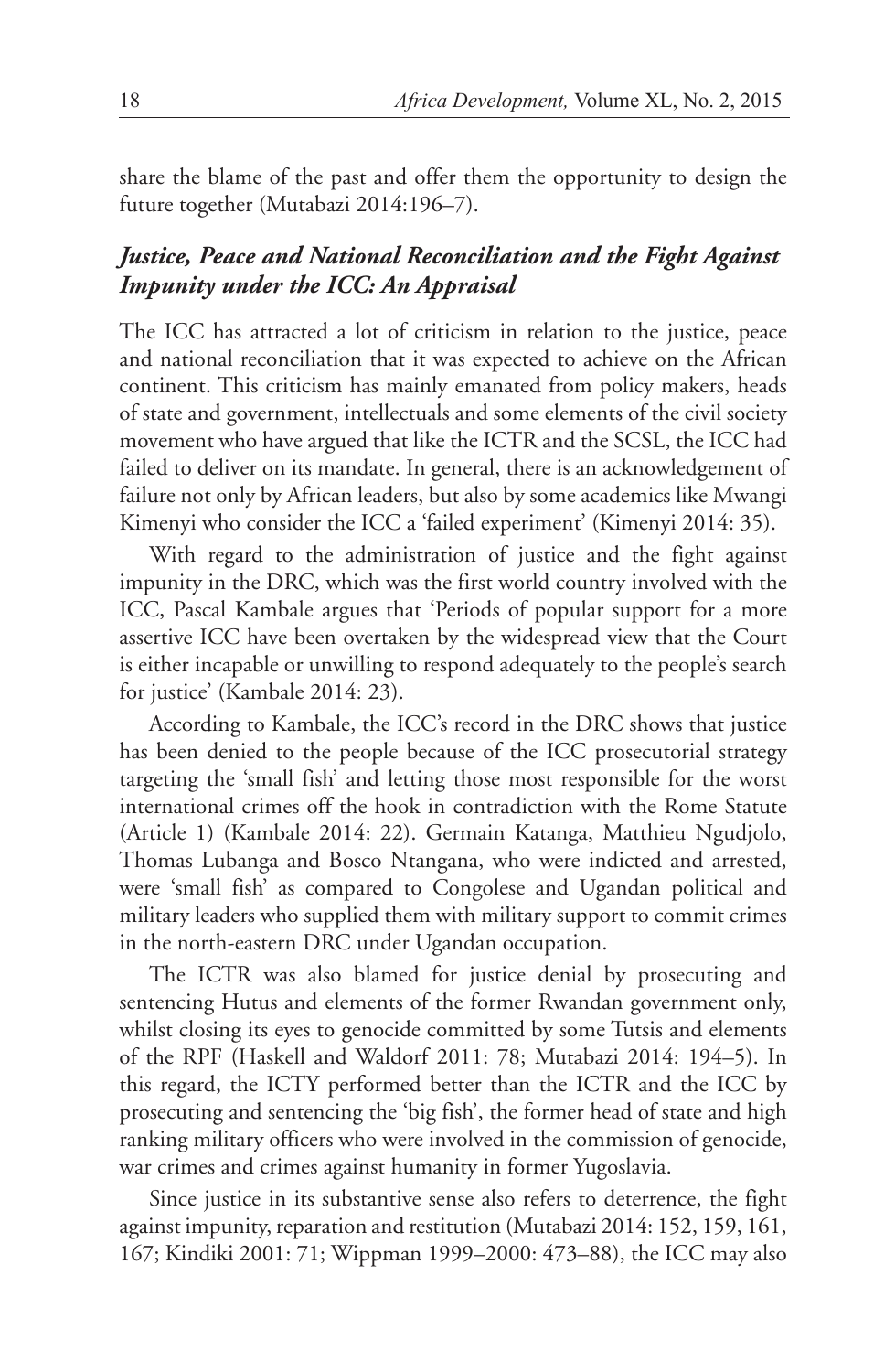be said to have failed in providing reparations for the victims despite the fact that the Rome Statute (Article 79) established a 'Trust Fund' to this effect. The ICC has not ended impunity. The prosecution of some perpetrators of international crimes has not totally deterred further abuses. On the other hand, this prosecution has not contributed to peace and security that remain fragile with the continuation of armed conflicts. Nor has national reconciliation been achieved. Like the ICTR, the ICC cannot be blamed for that. It may contribute to peace and national reconciliation, but this is not the primary concern of the court, which is established to prosecute, punish and sentence those who are convicted of crimes. Its first mission is not to make peace or reconcile people.

However, the impact of the ICC cannot be denied. In the process of ratification of the Rome Statute and its domestication, many states have been required to rewrite their criminal laws to ensure clear definitions of international crimes and duties to prosecute those responsible and punish them with the appropriate sentences (Petrasek 2014: 39). The ICC has made an impact, even in non-States Parties.

For instance, Ramanathan has demonstrated the surprising impact of the Rome Statute in a country like India which has refused to join the ICC but where the Rome Statute has been useful in pushing for law reform to fight impunity for state complicity in violence (Ramanathan 2014: 24). During its first decade of existence, the ICC has conducted only twentyone investigations and convicted one suspect, namely Thomas Lubanga. This is too few. Nevertheless, one should admit not forget that with an annual budget of around \$US100,000,000 and 800 staff members, the ICC is unable to do what is expected of it. It cannot open investigations all over the world. Nor can it prosecute and judge all those responsible for the most serious international crimes around the world or in a single conflict situation. Expectations of the ICC seem to have been too high.

It would be wrong to conclude that there has been either a total failure or a total success of the ICC. According to Article 1 of the Rome Statute, the ICC complements national criminal jurisdictions of State Parties to the Rome Statute. Moreover, to hold that the ICC is unhelpful or irrelevant to Africa because it might be manipulated by the big powers to target Africa while closing its eyes to the most serious crimes of international concern committed in other parts of the world would be a political argument of little value. There is no reason why people should be more critical of the ICC than their domestic criminal courts that should be the main actors in combating crimes.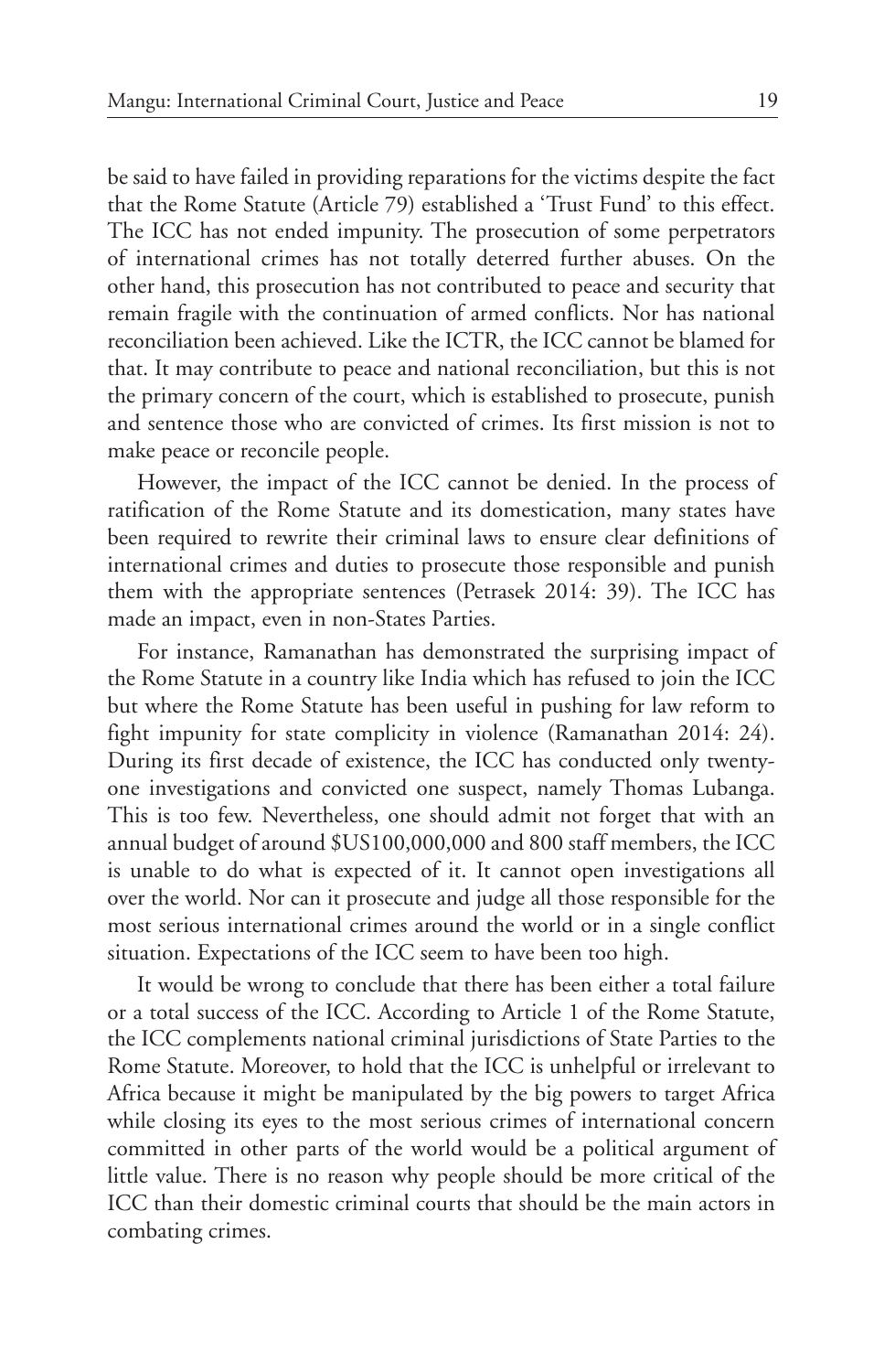# **Relationship Between the ICC and Africa**

According to Bakum, two realties gave impetus to Africa's strong support for the establishment of the ICC, namely the Rwandan genocide, which must not be repeated, and its authors who had to be prosecuted and judged on the one hand, and the need to prevent powerful countries from preying aggressively on the weaker ones on the other hand (Bakum 2014: 9). The 1994 genocide in Rwanda and recurrent armed conflicts that have the potential of resulting in genocide, war crimes and crimes against humanity are some of the factors that contributed to the establishment of the ICC. Africa therefore strongly supported the ICC.

### *Africa and the ICC*

The contribution of African states to the ICC can be demonstrated by their participation in the conference during which the Rome Statute was adopted. On 1 May 2013, 122 states were parties to the Statute. Forty-three of them were African states.

More than a decade after the ICC was established, African states are still the ones that keep it working as almost all its investigations and prosecutions have been conducted on the continent. All the cases brought before the ICC and arrest warrants that have been issued have targeted Africans (Wanjiru Gichuki 2014: 108–14). All the persons in custody or at large have been Africans. All the suspects tried and sentenced as well as those who were summonsed and voluntarily appeared are African citizens. Four African states have referred cases before the ICC, namely the Central African Republic (CAR), Mali, Uganda and the DRC.

CAR referred the case of Jean-Pierre Bemba Gombo, a DRC Senator and a former Vice-President who was accused of crimes against humanity and war crimes committed by the troops he sent to CAR to support President Ange Patasse against the rebellion which was then led by François Bozize (*The Prosecutor v Jean-Pierre Bemba*). An arrest warrant was issued against Bemba who was arrested in Belgium and handed over to the ICC. On 20 November 2013, another warrant of arrest was issued against Jean-Pierre Bemba Gombo and his lawyers Aimé Kilolo Musamba, Jean-Jacques Mangenda Kabongo, Fidèle Babala Wandu and Narcisse Arido for offences against the administration of justice (subornation of witnesses) allegedly committed in connection with *The Prosecutor v. Jean-Pierre Bemba Gombo*. Aimé Kilolo Musamba, Fidèle Babala Wandu, Jean-Jacques Mangenda Kabongo and Narcisse Arido were arrested and transferred to the ICC. They were released on bail in 2014 but Jean-Pierre Bemba remained in custody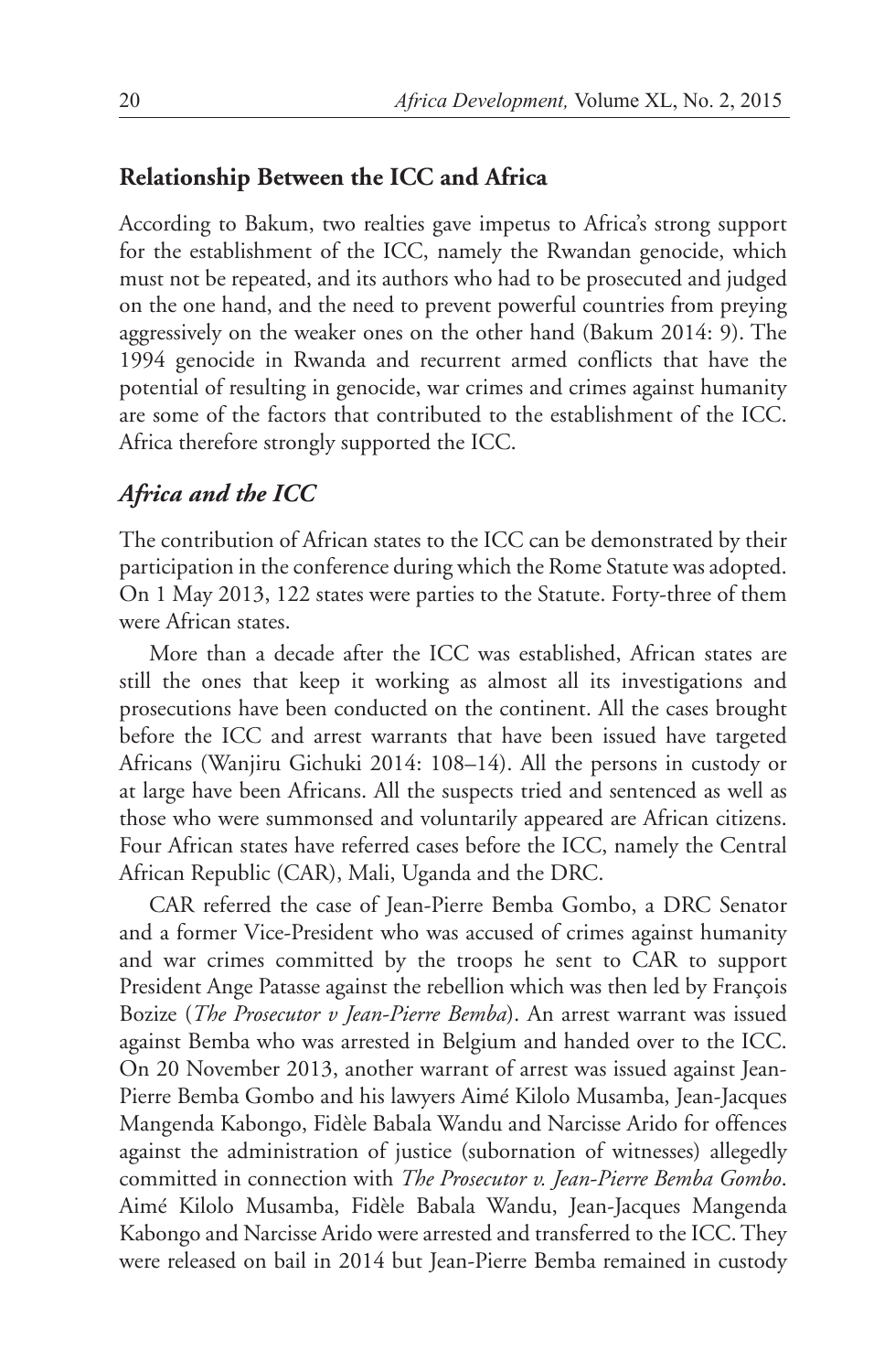for the main charges brought against him. The submission of evidence is now closed and the judgement was still pending at the time of writing.

On 16 January 2013, the Office of the Prosecutor opened an investigationinto alleged crimes committed on Mali territory since January 2012. The situation in Mali was referred to the Court by the Mali government on 13 July 2012.

The Uganda government referred five top members of the Lord's Resistance Army (LRA), namely to the ICC, namely Joseph Kony, Vincent Otti, Okot Odhiambo, Dominic Ongwen and Raska Lukwiya for war crimes and crimes against humanity committed in northern Uganda (*The Prosecutor v. Joseph Kony et al.*). The proceedings against Raska Lukwiya were terminated following the confirmation of his death. The four remaining suspects are still at large.

The cases of Callixte Mbarushimana (released) (*The Prosecutor v. Callixte Mbarushimana*) and Silvestre Mudacumura (at large) (*The Prosecutor v. Silvestre Mudacumura*) also relate to the situation that the Ugandan government referred to the ICC.

The DRC referred Thomas Lubanga Dyilo (sentenced) (*The Prosecutor v. Thomas Lubanga Dylo*), Mathieu Ngudiolo Chui (released) (*The Prosecutor v. Mathieu Ngudiolo*), Germain Katanga (sentenced but appealed) (*The Prosecutor v. Germain Katanga*) and Bosco Ntaganda (on trial) (*The Prosecutor v. Bosco Ntangana*), accused of war crimes and crimes against humanity committed in northeastern DRC (Ituri).

The cases referred by the Prosecutor to the ICC also ensue from African countries, namely Kenya and Côte d'Ivoire. The Kenyan cases concerned Kenyan citizens suspected of having committed crimes against humanity during the 2007 general elections (*The Prosecutor v. Francis Kirimi Muthaura, Uhuru Muigai Kenyatta and Hussein Ali; The Prosecutor v. William Samoei Ruto, Joshua Arap Sang and Henry Kosgey*). These cases were referred to the ICC by the Prosecutor who opened an investigation *proprio motu* with the authorization of Pre-Trial Chamber II on 11 March 2010. At the time of writing the trial was still on but no one had been arrested. In December 2014, ICC Prosecutor withdrew charges for crimes against humanity against President Uhuru Kenyatta.

Côte d'Ivoire was not at the time a State Party to the Rome Statute, but accepted the jurisdiction of the ICC on 18 April 2003. The presidency of Côte d'Ivoire reconfirmed the country's acceptance of this jurisdiction on 14 December 2010 and 3 May 2011 respectively. On 15 February 2013, Côte d'Ivoire ratified the Rome Statute. On 3 October 2011, Pre-Trial Chamber III granted the Prosecutor's request for authorization to open an investigation *proprio motu* into the situation in Côte d'Ivoire with respect to crimes within the jurisdiction of the Court, which had allegedly been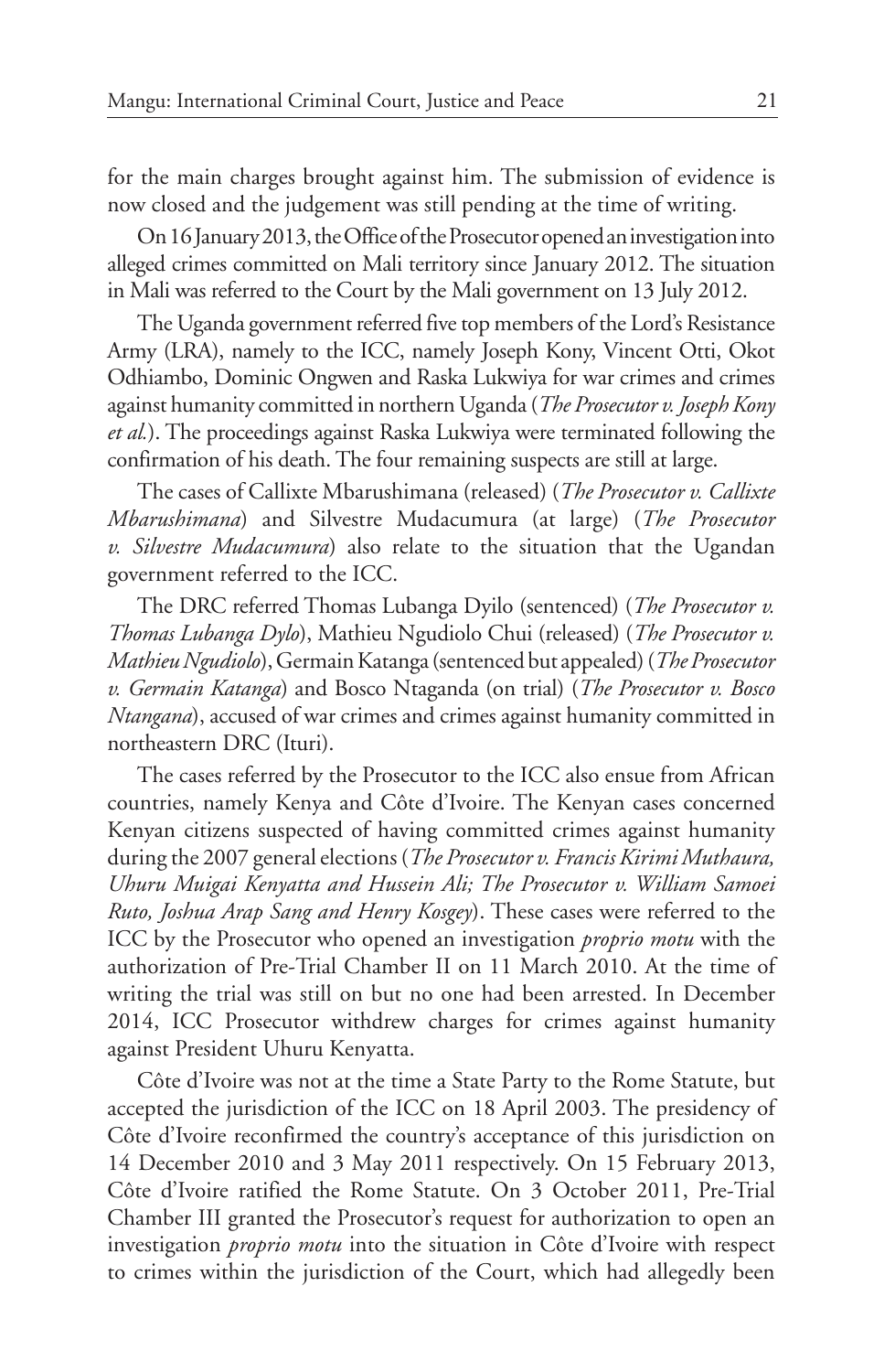committed since 28 November 2010. On 22 February 2012, Pre-Trial Chamber III decided to expand its authorization for the investigation to include crimes allegedly committed between 19 September 2002 and 28 November 2010. Mr Laurent Gbagbo, former president of Côte d'Ivoire, was arrested for crimes against humanity and transferred to the ICC detention centre at The Hague where he has been under trial (*The Prosecutor v. Laurent Gbagbo*).

Other warrants of arrest were issued for the same charges against Simone Gbagbo, former First Lady of Côte d'Ivoire (*The Prosecutor v. Simone Gbagbo*), and against the former minister Charles Blé Goudé (*The Prosecutor v. Blé Goudé*). On 22 March 2014, Charles Blé Goudé was surrendered by the Ivorian authorities to the ICC. However, they refused to surrender Simone Gbagbo who is instead judged in the country and sentenced on 10 March 2015 to 20 years in jail for her role in the violence that followed the 2010 elections..

The two cases referred to the ICC by the Security Council also related to situations in two African countries, namely Sudan and Libya. The situation in Darfur (Sudan) concerned crimes against humanity (murder, extermination, rape, torture and forcible transfer), war crimes (intentionally directing attacks against the civilian population or individual civilians and pillages) and genocide allegedly committed in Darfur from August 2003 to March 2004 (*The Prosecutor v. Ahmad Muhammad Harun (Ahmad Harun) and Ali Muhammad Ali Abd-Al-Rahman (Ali Kushayb); The Prosecutor v. Omar Hassan Ahmad Al Bashir; The Prosecutor v. Bashr Idriss Abu Garda)*. Bashr Idriss Abu Garda appeared voluntarily before Pre-Trial Chamber I on 18 May 2009 and is not in custody. The other suspects are at large. On 26 February 2011, the Security Council referred the situation in Libya. On 27 June 2011, Pre-Trial Chamber I issued warrants for arrest against three suspects for crimes against humanity (murders and persecution) committed by the Libyan security forces in Libya from 15 to 28 February 2011 (*The Prosecutor v. Muammar Mohammed Abu Minyar Gaddhafi, Saif Al-Islam Gaddafi and Abdullah Al-Senussi*). The case against Muammar Gaddhafi was closed on 22 November 2011 following his death. The remaining two suspects are currently in custody in Libya where the government has so far refused to surrender them to the ICC, alleging that the Libyan judicial system had the ability to independently judge them, which the ICC has contested.

The ICC's record as summarized above has led to a great deal of criticism on the African continent. The enthusiasm that followed its establishment has been overtaken by pessimism and even indifference. However, as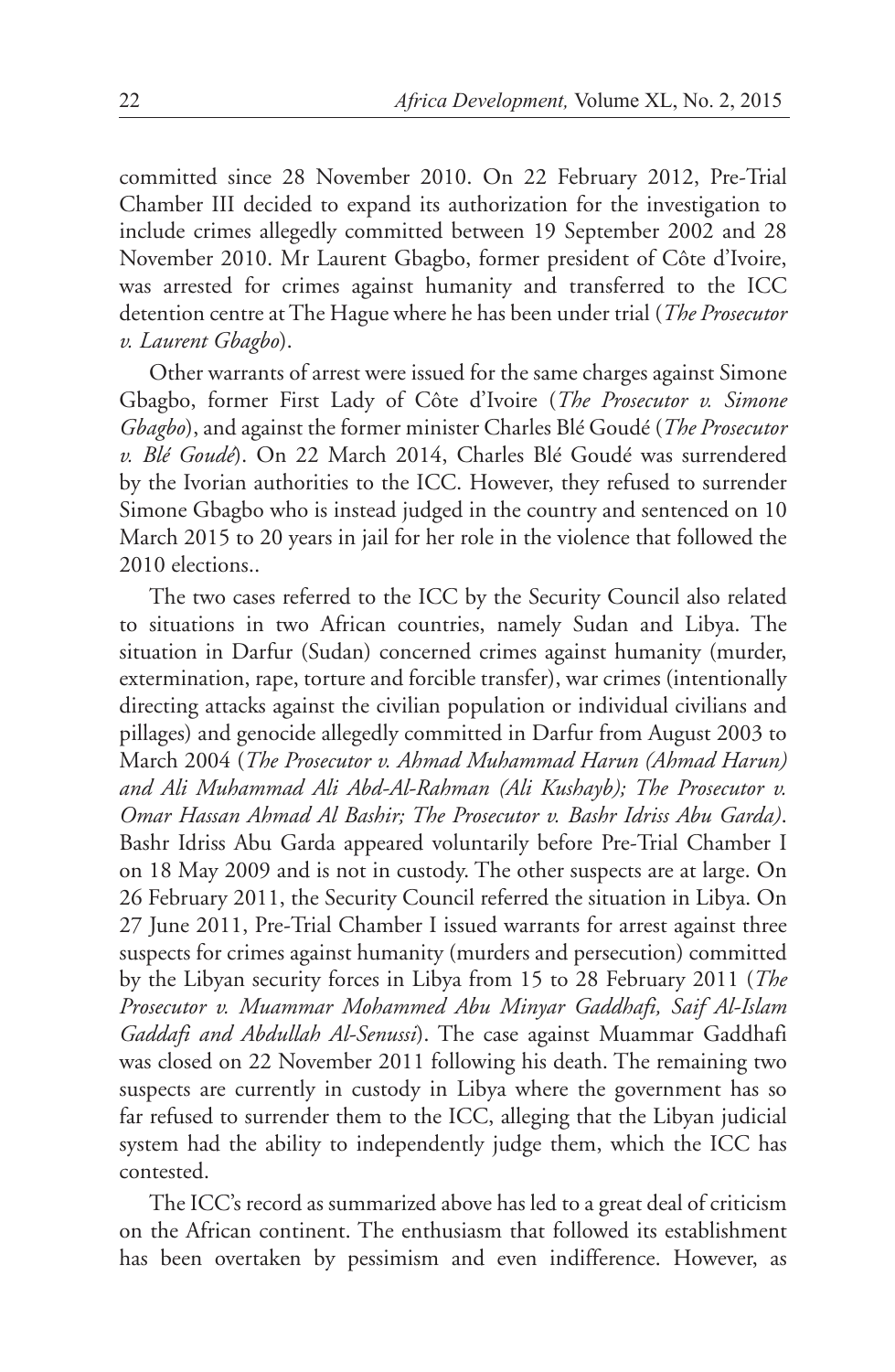Nyabirungu (2013: 34–6) rightly pointed out, Africa does not speak with one voice about the ICC. There is an 'institutional' voice and a 'popular' voice about the ICC and these voices are not unanimous.

# *AU, Individual African Leaders and the ICC*

As stressed earlier, African states were instrumental in bringing the Rome Statute into force and warmly welcomed its creation. However, the love story between the ICC and Africa did not last for more than a decade. The recent declaration by President Robert Mugabe who was elected AU chair in January 2015 and called for non-cooperation or withdrawal of AU member states from the ICC is evidence that relations between the ICC and the AU remain strained, at least between the ICC and some African leaders who earlier supported it (Bakum 2014 : 9).

At a meeting held in July 2009, the AU endorsed a decision of its members which are States Parties to the Rome Statute to no longer cooperate with the ICC on the basis of Article 98 of the Statute. At the Review Conference of the ICC held in Kampala from 31 May to 11 June 2010, speaking in her capacity as the chair of the AU, the President of Malawi argued that the indictment of sitting heads of states and governments could jeopardise the relationship between the ICC and Africa (Van der Vywer 2011: 684).

The tension increased with the arrest and transfer of the former president of Côte d'Ivoire Laurent Gbagbo to the ICC detention centre at The Hague. The last straw was the indictment of Uhuru Kenyatta and William Ruto before their election as President and Deputy President of Kenya respectively. The ICC appeared to be manifestly against Africa and following the agenda of the big powers in the Security Council, despite some of them not being States Parties to the Rome Statute and Africa being continually denied any permanent membership of the Council.

President Kenyatta earlier confirmed that he would appear before the Court but worked hard to get his colleagues in the AU to request that the UN Security Council and the Prosecutor defer the case or withdraw the charges to preserve peace and national reconciliation in Kenya. The AU and some African leaders accused the ICC of being manipulated by the big powers and of being biased against Africa. The AU also requested its members implement a policy of non-compliance and non-cooperation with the ICC, and even withdrawal from the ICC (Bakum 2014: 9). President Omar al-Bashir, President Uhuru Kenyatta and Vice-President William Ruto were therefore able to travel safely to several other African countries that were States Parties to the Rome Statute without being arrested.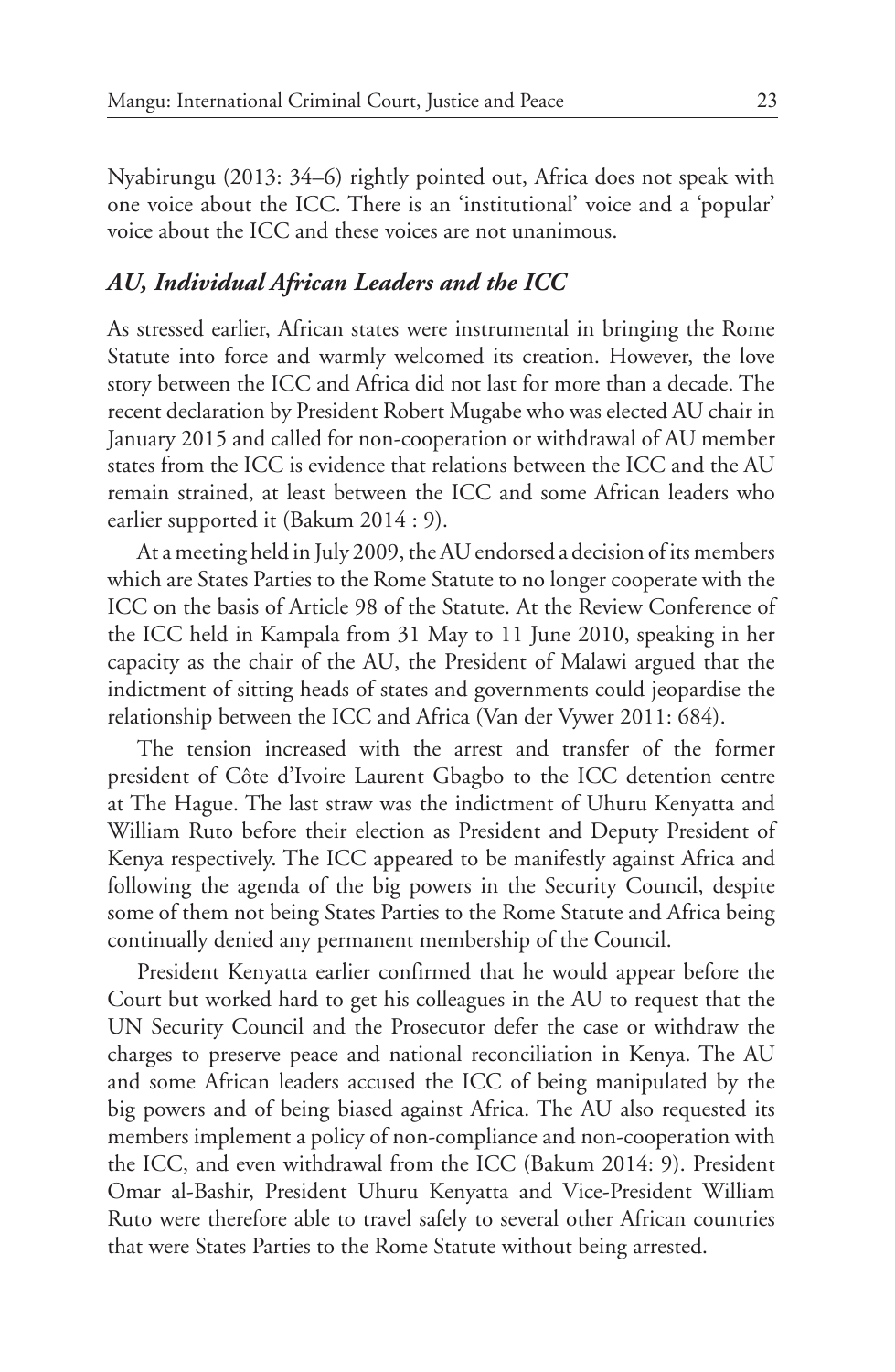The Security Council and the ICC Prosecutor declined the request from the AU to delay investigations or withdraw the charges against President Bashir, President Kenyatta and Vice-President William Ruto. The AU request not to cooperate with the ICC and even withdraw from the Rome Statute was not followed unanimously by its member states. Uganda, Botswana, Malawi and South Africa announced that they would not comply with the AU request. Malawi was were even denied the hosting of an AU summit because Malawian President Joyce Banda had declared that her government would arrest President Omar al-Bashir if he ever travelled to Malawi to attend the summit.

In any case, the relationships between the ICC and individual African States Parties were not identical, as international justice and the fight against impunity were taking the backstage as compared to peace and national reconciliation. For instance, Uganda which referred some cases before the ICC later requested the Court to defer the prosecution in order to preserve peace and national reconciliation. For the same reason, the DRC government refused to cooperate in the case of General Bosco Ntangana who had been served an arrest warrant but had signed a deal with President Kabila. There was a doublestandard as the same government that refused to arrest and surrender Bosco Ntangana but promoted him in the ranks as a general was quick to arrest and surrender its opponents like Thomas Lubanga, Mathieu Ngudiolo and Fidele Babala. The DRC also refused to arrest President Bashir during his visit and the Prosecutor travelled to the DRC to seek clarity for non-compliance with the Rome Statute. The government hid behind the Rome Statute and its other international obligations in order not to arrest President Bashir. The South African government did the same by refusing to arrest him during the AU summit held in Pretoria in June 2015. Mbata Mangu rightly complained about what he referred to as a case of 'backpedalling on human rights and the rule of law in post-Mandela South Africa' (Mbata Mangu 2015: 179-200).

Arguably, the accusation by the AU and some African leaders that the ICC was biased against Africa and Africans was not totally wrong considering the fact that the work of the ICC had focused on Africa and Africans. This was also corroborated by the fact that African situations were the only ones selected and referred to the ICC, the Security Council and the Prosecutor while the same situations occurred in other parts of the world. It is also true that the ICC has a complementary jurisdiction and most cases before it were referred by African governments because of their own unwillingness or inability to prosecute and judge the perpetrators of the crimes under the ICC's jurisdiction.

However, the AU decision or call requesting its member states to stop their cooperation with the ICC and even withdraw from the Rome Statute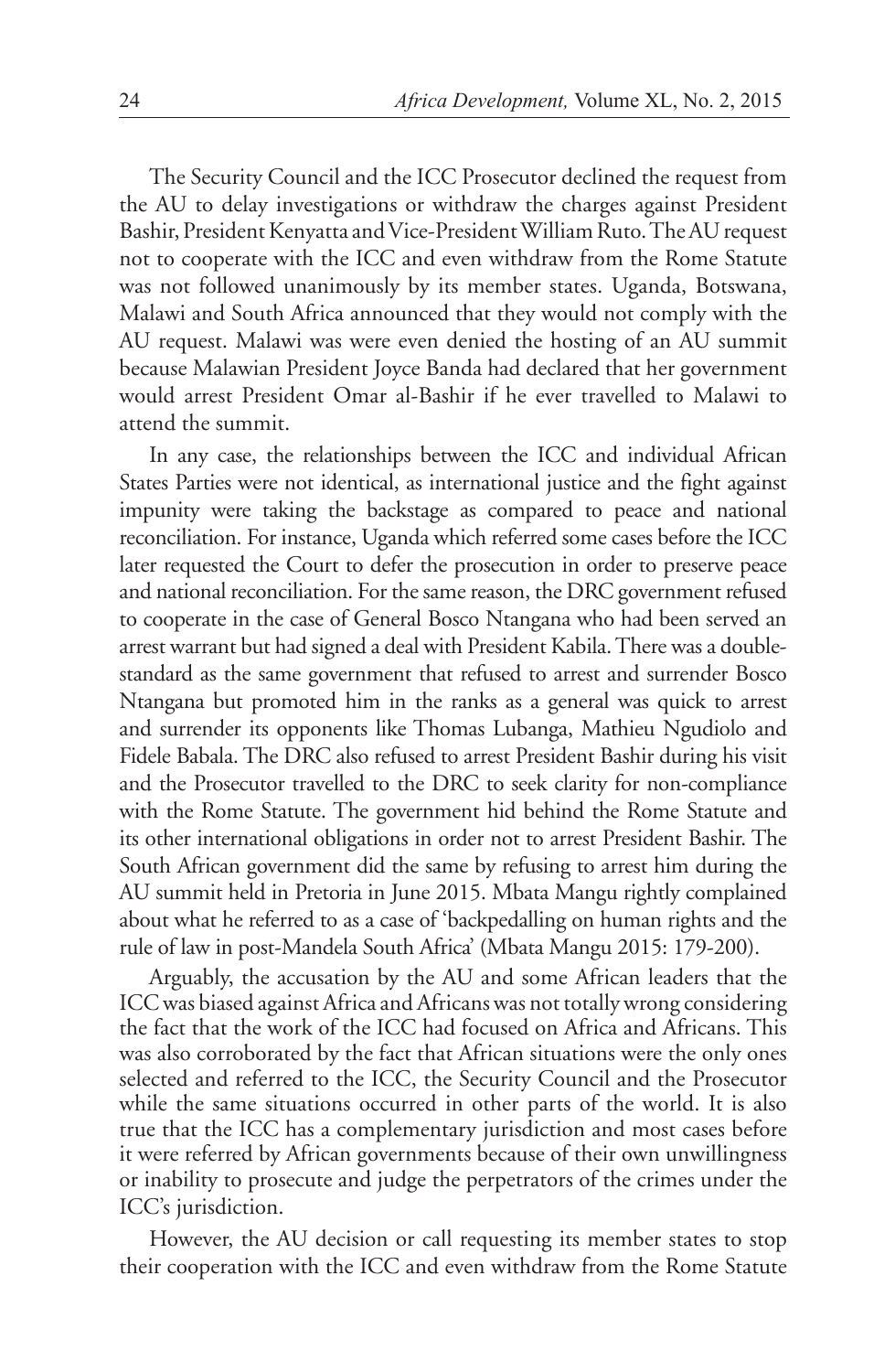is not founded in international law and cannot therefore be upheld. First, although the withdrawal from a treaty is permitted, only states are parties to the Rome Statute, not international organisations like the AU, and no single African state had requested the authorization of the AU before signing, ratifying or aceding to the Rome Statute. Second, in terms of the *pacta sunt servanda* principle, States Parties are bound to cooperate with the ICC, and the AU as a responsible organization cannot incite its member states to violate their obligations under the Rome Statute. This explains why some African leaders did not follow the AU and are unlikely to follow the recent request by AU Chair President Robert Mugabe. Even President Kenyatta, whom the AU wanted to protect, accepted to travel to The Hague and voluntarily appeared before the ICC in 2014. On the other hand, no AU member state has withdrawn from the Rome Statute.

# *African Citizens, CSOs and the ICC*

African citizens and Civil Society Organisations (CSOs) entertain their own relationships with the ICC. African CSOs put considerable pressure on their governments that signed and ratified the Rome Statute. Many African citizens and CSOs do not support their governments in their refusal to cooperate with the ICC and withdraw from the Rome Statute. Some even paid for it. In Kenya, for instance, Mue reveals that during the two years that followed the election of President Kenyatta and Vice-President Ruto, 'their supporters attacked CSOs that supported the ICC process, nick-naming them "the evil society" and depicting them as agents of foreign powers'. The ruling coalition vowed to push through legislation to curtail their activities by limiting the amount of funding that they are allowed to receive from foreign donors (Mue 2014: 33).

However, despite the continuing support for the ICC, there is definitely some disenchantment as compared with earlier enthusiasm. CSOs complain about a tardy and less effective ICC. The first ICC judgement in the *Thomas Lubanga Dyilo case* was handed down in 2012, almost a decade after the Rome Statute came into force. To date, the ICC has delivered two sentences only. If the ICC was to deliver one judgement per decade or every five years, it would take up to fifty years to judge ten suspects. On the other hand, African citizens and CSOs complain about a court which focuses on 'the small fish' and lets the big ones off the hook.

The victims are also critical of a court that cannot provide fair compensation or reparation for the damages suffered. Moreover, African citizens and CSOs complain about the 'victors' justice' rendered by the ICC since African governments have only cooperated with the ICC in cases involving their opponents.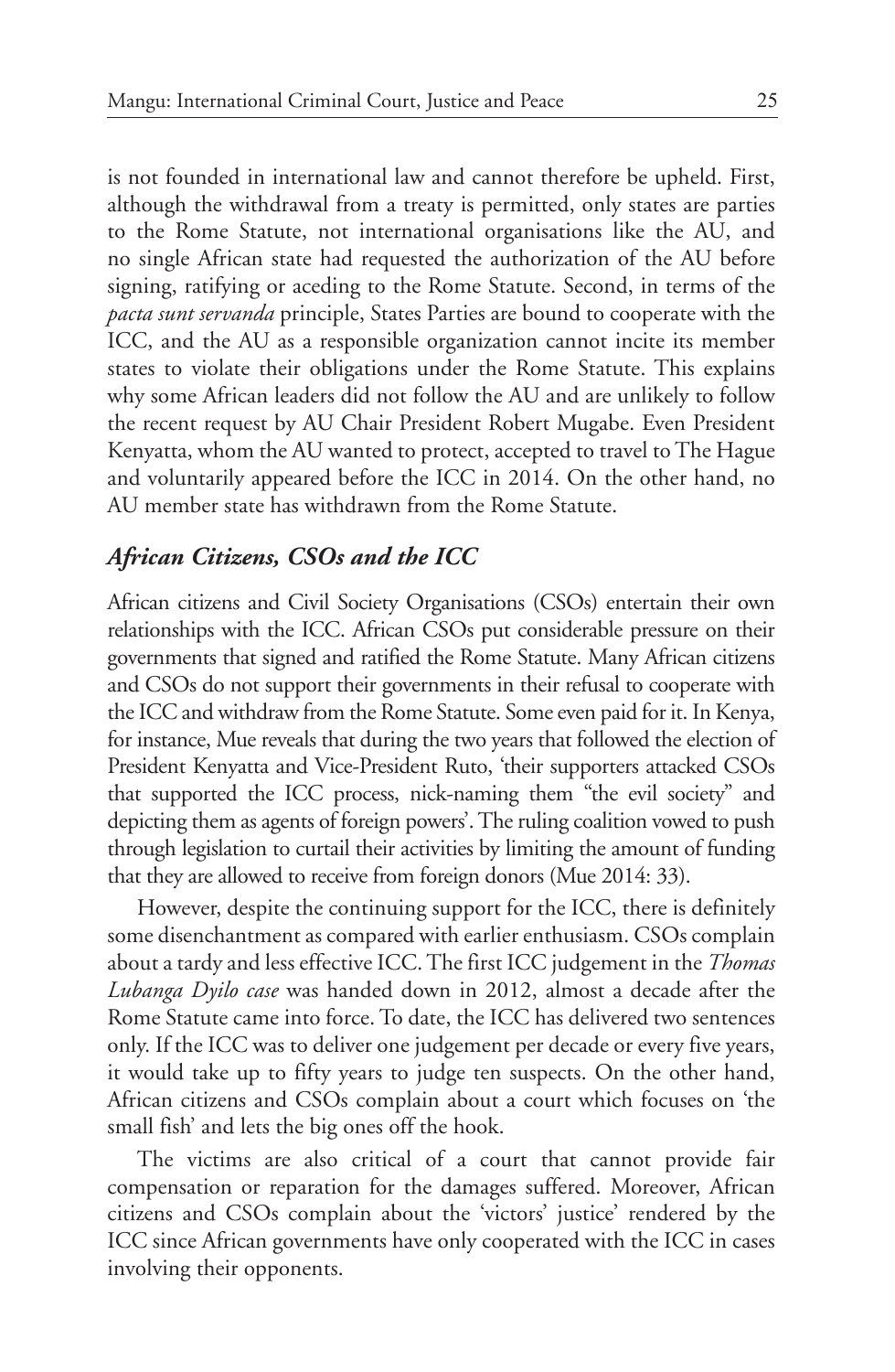International and human rights law experts have also criticized the ICC but their criticism has generally been constructive and aimed at improving its work. During a recent debate on the ICC, Sarah Nouewen argued that it has made little impact on the politics of impunity (Nouwen 2014: 23). Examining the ICC's record in the DRC, Pascal Kambale spoke about justice that would have been denied (Kambale 2014: 22). Mwangi Kimenyi has wondered whether the ICC in Africa was not 'a failed experiment' (Kimenyi 2014: 35). But no single scholar or commentator has suggested that the ICC is irrelevant and should be disbanded. According to Petrasek, 'if this Court fails, there will not be another (at least not for a very long time). If one believes in international criminal justice, surely the task must be – through patient effort – to make this Court succeed' (Petrasek 2014: 39). In the case of Kenya, Mue even argued that 'The ICC mustn't give up in Kenya'. The victims should not be allowed to feel lost and forgotten (Mue 2014: 23). The ICC must ensure that despite the challenges, the Kenyan cases are pursued to their logical and lawful conclusion (Mue 2014: 23). Many human rights and humanitarian law scholars or experts may therefore be critical about the ICC, its functioning and its *modus operandi,* but they still support it and their criticism aims at improving its record.

# *Assessing the AU's Response to the ICC and the African Court of Human and Peoples' Rights as an Alternative*

While criticizing the ICC and accusing it of bias and political manipulation by the big powers, African leaders have also been criticized for favouring the impunity of some of their colleagues despite their condemnation and rejection of impunity in the AU Constitutive Act (Article 4 (0)).

To counter this criticism, African Heads of State and Government within the AU adopted the Protocol on the Statute of the African Court of Justice and Human Rights in Sharm El-Sheikh, Egypt on 1 July 2008. This Protocol has as yet not come into operation, but this did not prevent African leaders from going ahead in adopting the Protocol on Amendments to the Protocol on the Statute of the African Court of Justice and Human Rights during their summit held in Malabo, Equatorial Guinea, on 27 June 2014. This Protocol added international criminal justice to the competence of the Court (Article 3). The Statute of the African Court of Justice and Human and Peoples' Rights, which is annexed to the Protocol, establishes an International Criminal Law Section among the Sections of the Court (Article 9). This Section deals with international crimes (Article 14). The Protocol and its Annex have not come into operation.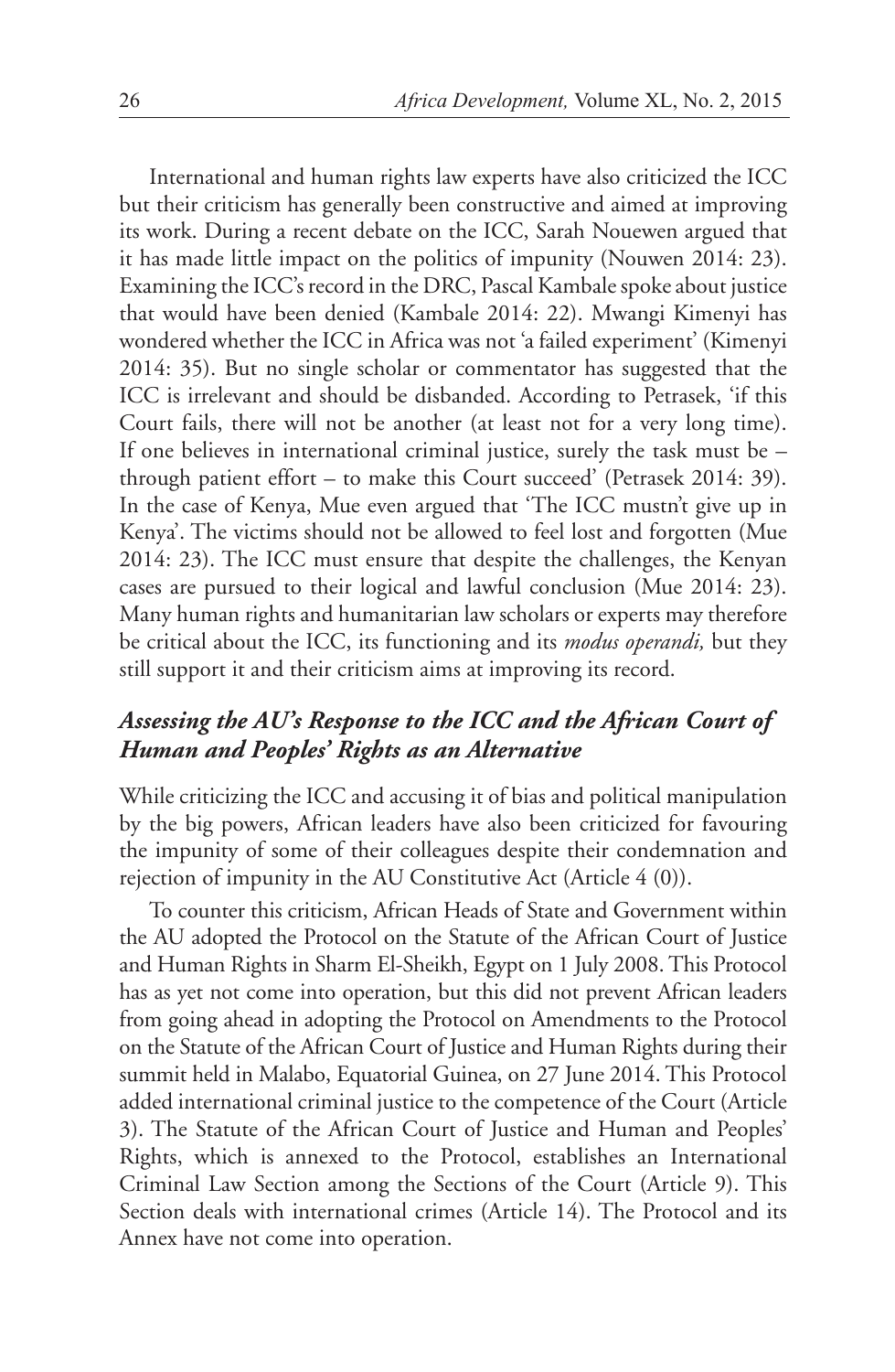Nevertheless, the International Criminal Law Section, as the AU alternative to the ICC, poses several problems and cannot constitute a better instrument to prosecute and judge the authors of the most serious international crimes. First, the African Court cannot receive cases from African individuals or African NGOs against a State Party that has not made a declaration recognizing the competence of the Court to directly receive such cases. This is almost the same as under the Rome Statute which does not grant individuals and NGOs *locus standi* before the ICC. However, they can approach the ICC through the office of the Prosecutor. Second, unlike the Rome Statute that does not consider immunities, the Statute provides that the African Court will not receive any charge against any serving AU Head of State and Government or anybody acting or entitled to act in such capacity or any other senior state officials during their tenure of office (Article 22). This gives some credence to the argument that AU leaders want to protect themselves. Moreover, the fact that the draft Protocols and Statutes of the African Court have taken so long to be signed and will take even longer to get the required fifteen ratifications to come into operation signals that African leaders are not serious about fighting impunity and international crimes.

With the AU acting as a 'Club of Heads of State and Government' supporting one another, as in the case of President Bashir of Sudan, or President Kenyatta of Kenya, it is doubtful that even if the Protocol could come into operation, the African Court of Justice and Human and Peoples' Rights would be independent enough to prosecute and judge any African Head of State and Government accused of genocide, war crimes and crimes against humanity.

### **Conclusion**

The ICC was established to prosecute and judge all those responsible for genocide, war crimes, crimes against humanity and crimes of aggression after the Rome Statute came into operation. In addition to rendering justice and fighting impunity, the ICC was expected to contribute to peace and national reconciliation.

The ICC has been in existence for more than a decade. Unfortunately, the ICC has not achieved its objectives or delivered on its mandate. International crimes and impunity continue unabated in several parts of the world. On the other hand, the ICC has concentrated its work on Africa and Africans, as if international crimes were not committed elsewhere. Hence a great deal of the criticism levelled against it.

Some African leaders have labelled the ICC a neocolonial tool in the hands of the big powers, manipulated and biased against Africa and its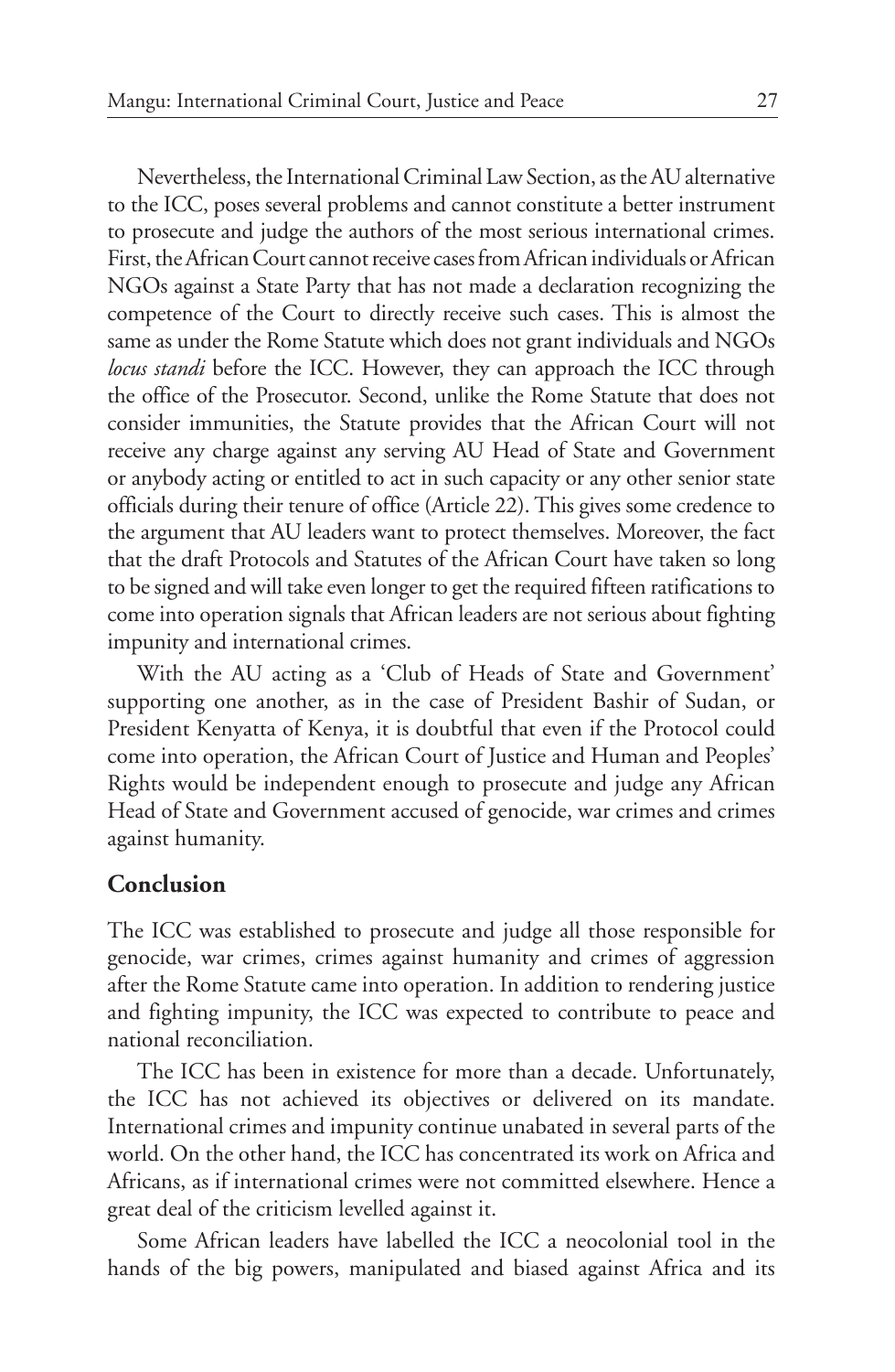people. Following the indictments of Presidents Bashir and Kenyatta, the AU requested its member States Parties to the Rome Statute to no longer cooperate with the ICC and even withdraw from the Rome Statute. However, Africa has never spoken with one voice about the ICC. While some leaders criticized the work of the ICC, others went on to support it by changing their domestic legislation to comply with the Rome Statute.

As any human institution, the ICC cannot be immune from criticism. Therefore, it would be wrong to deny some politicization or manipulation of the ICC through the UN Security Council and the Prosecutor. The UN Security Council, which has no single permanent member from Africa, has so far referred only African situations to the ICC despite the commission of war crimes, genocide and crimes against humanity outside the continent. The Prosecutor has also done the same. This has given the impression that the ICC was established to prosecute and judge Africans only. As Bakum stressed, to remain a credible institution of international justice in the eyes of Africans, the ICC should be reformed (Bakum 2014: 9). The UN Security Council and the Prosecutor should change their ways of dealing with Africa under the Rome Statute. The ICC should also strive to administer speedy justice and provide adequate reparations for the victims of crimes while punishing the authors or givers of orders, and not just the subordinates.

However, the AU's call to its member states to no longer cooperate with the ICC and withdrawal from the Rome Statute is unfounded from an international law and even from a moral perspective. According to Nyabirungu, the ICC has contributed to promoting peace, security, good governance and human rights (Nyabirungu 2013: 36). Many leaders also felt the need to change their governance by fear of prosecution before the ICC where immunities are irrelevant. On the other hand, the politicization or manipulation of the judicial system by those in power is not specific to the international system. It also takes place at the domestic level. Most cases before the ICC were referred by African governments.

African states that freely became parties to the Rome Statute should comply with their obligations under this treaty and fully cooperate with the ICC. On the other hand, instead of complaining about the ICC when African Heads of State and Government are investigated, indicted or issued warrants of arrest to appear before the ICC, African leaders should understand that the jurisdiction of the ICC is complementary to national jurisdictions. They therefore need to put their own houses in order and strengthen their judicial systems to avoid the intervention of the ICC (Bakum 2014: 9). They would then not need to refer cases to the ICC or later blame the Court for their inability or unwillingness to independently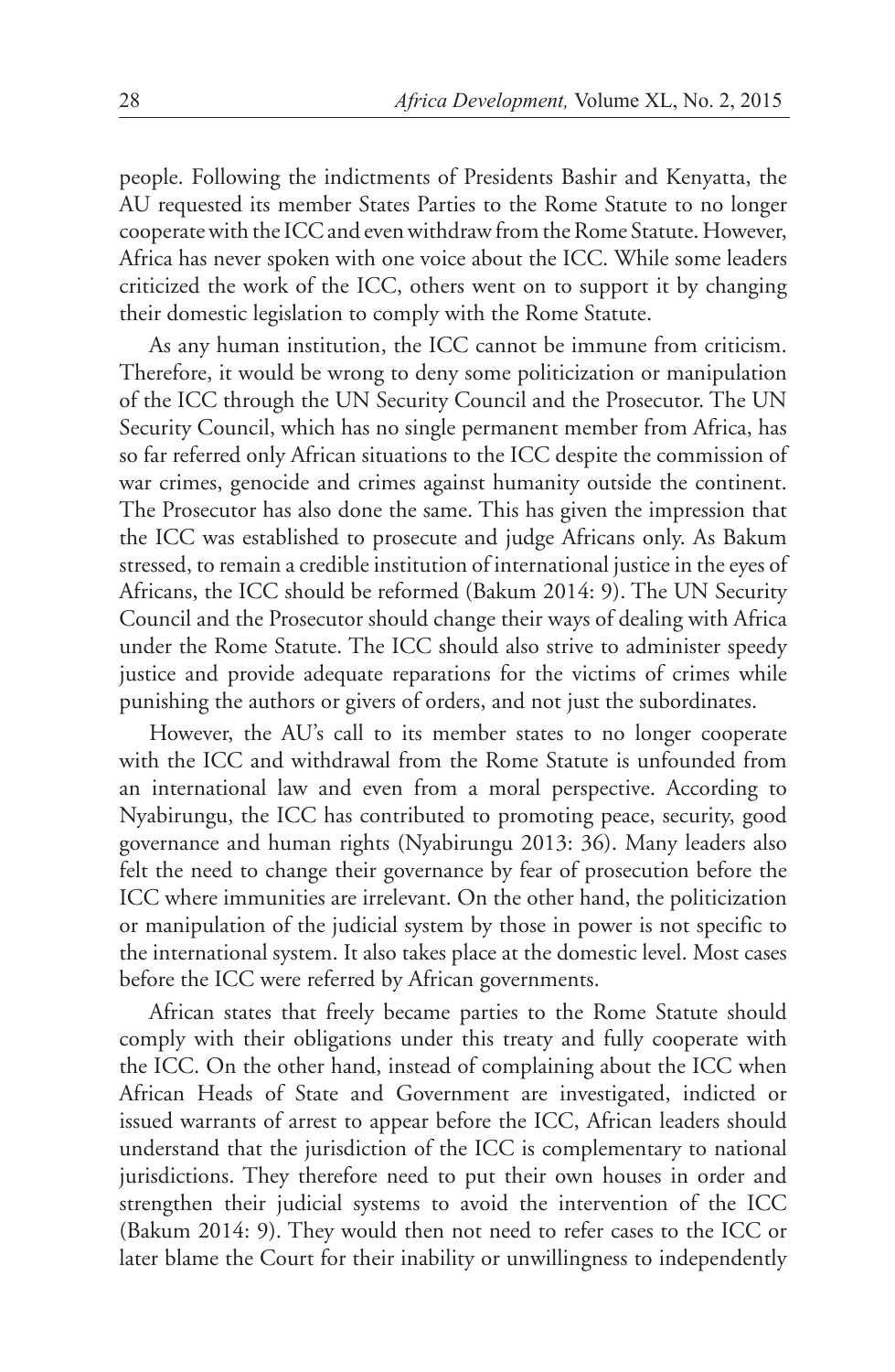and effectively judge the persons responsible for the crimes punished under the Rome Statute. The best way to avoid the ICC is to embark on the promotion of constitutionalism, the rule of law, democracy and human rights that will create an environment which leaves little room for genocide, war crimes and crimes against humanity.

At the domestic and regional levels, efforts should be undertaken and sustained to establish judicial systems that are genuinely independent and can effectively combat impunity and international crimes while contributing to promoting peace and national reconciliation.

An International Criminal Justice Section of the African Court of Justice and Human and Peoples' Rights is also a good development in fighting impunity in Africa. However, the fact that two Protocols on the African Court have already taken so long to get the fifteen ratifications required to come into operation, and because the Court would not receive charges against persons covered by immunities and against states which did not make the declaration required to receive direct complaints from individuals and CSOs, demonstrates that the AU and African leaders are still to take the fight against impunity and international crimes seriously.

## **References**

- Amnesty International, 2007, 'Rwanda: suspects must not be transferred to Rwandan courts for trial until it is demonstrated that trials will comply with international standards of justice'. AI Index: AFR 47/013/2007.
- Bakum, J.M., 2014,'International justice: the international criminal court and Africa'. [n.p.]
- Cassese, A., 2007–2008, 'Clemency versus retribution in post-conflict situations', *Columbia Journal of Transitional Law* 46 (1): 1–13.
- Elgizouli, K., 2014, '"Sovereignty" no defence against ICC action in Sudan', Open Democracy, available at https://www.opendemocracy.net/openglobalrights/ kamal-elgizouli/%E2%80%98sovereignty%E2%80%99-no-defence-againsticc-action-in-sudan, accessed 9 February 2014.
- Eltringham, N., 2004, *Accounting for Horror: Post-genocide Debates in Rwanda***.**  London: Pluto Press.
- Fofe Djofia Malewa, J.-P., 2006a, *La question de la preuve devant le Tribunal pénal international pour le Rwanda*, Paris: L'Harmattan.
- Fofe Djofia Malewa, J.-P., 2006b, *La Cour pénale internationale: Institution nécessaire aux pays des Grands Lacs africains*, Paris: L'Harmattan**.**
- Gaparayi, I.T., 2001, 'Justice and social reconstruction in the aftermath of genocide in Rwanda: the evaluation of the possible role of the Gacaca tribunals', *AHRLJ* 1 (1): 78–106.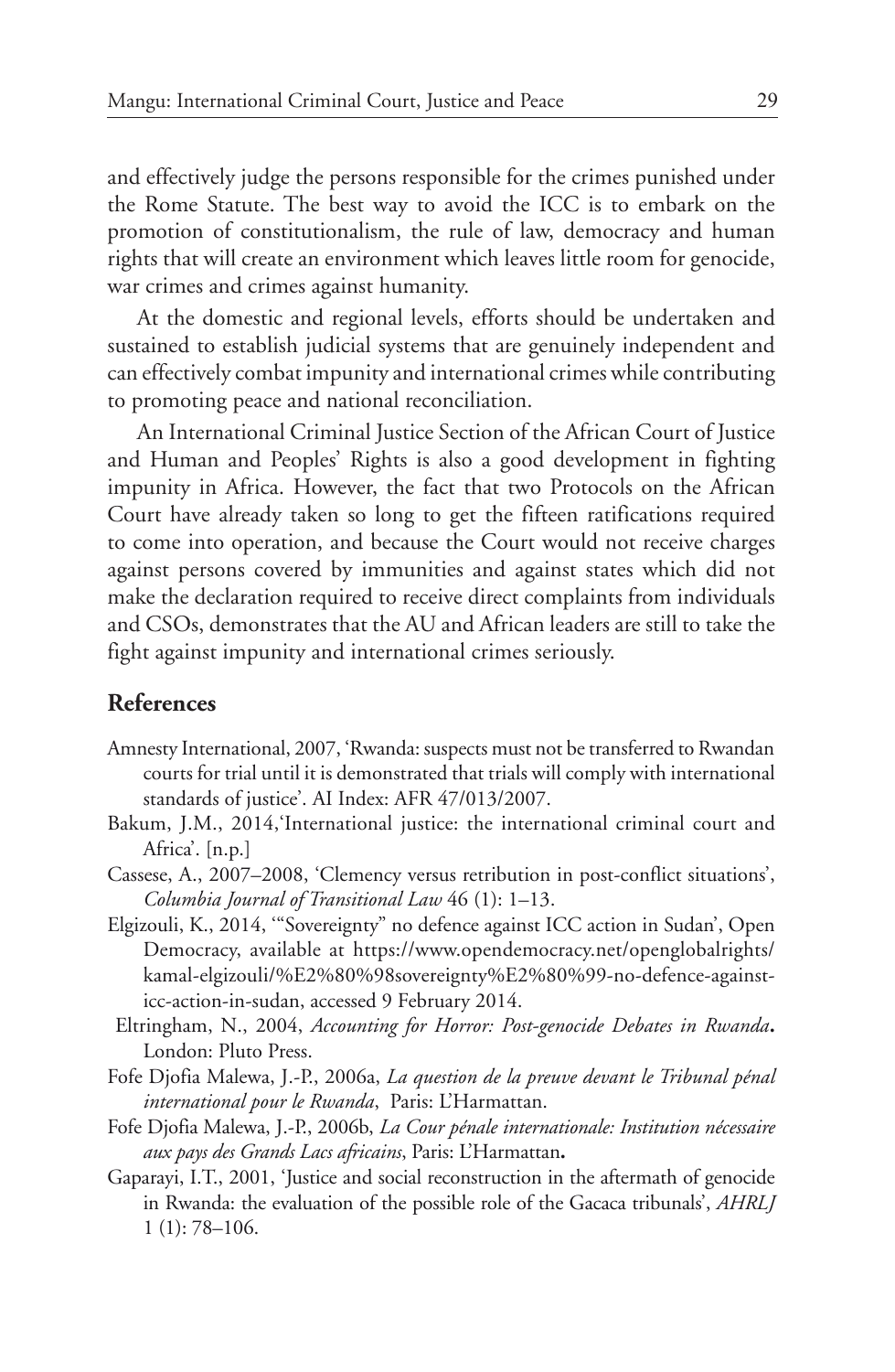- Haque, A.A., 2005–2006, 'Group violence and group vengeance: towards a retributivist theory of international criminal law', *Buffalo Criminal Law Review* 9 (1): 273–29.
- Hayner, P., 2014, 'Does the ICC advance the interests of justice?', Open Democracy, available at https://www.opendemocracy.net/openglobalrights/priscilla-hayner/ does-icc-advance-interests-of-justice, accessed 9 February 2014.
- ICC, 2011, Rome Statute of the International Criminal Court, available at http://www.icc-cpi.int/NR/rdonlyres/ADD16852-AEE9-4757-ABE7- 9CDC7CF02886/283503/RomeStatutEng1.pdf, accessed 9 February 2014.
- Kambale, P., 2014, 'Justice denied? The ICC's record in the DRC', Open Democracy, available at https://www.opendemocracy.net/openglobalrights/pascal-kambale/ justice-denied-icc%E2%80%99s-record-in-drc, accessed 9 February 2014.
- Kersten, M., 2014, 'The ICC and its impact: more known unknowns', Open Democracy, available at https://www.opendemocracy.net/openglobalrights/markkersten/icc-and-its-impact-more-known-unknowns, accessed 9 February 2014.
- Kimenyi, M.S., 2014, 'The International Criminal Court in Africa: a failed experiment?', Open Democracy, available at https://www.opendemocracy.net/ openglobalrights/mwangi-s-kimenyi/international-criminal-court-in-africa-failedexperiment, accessed 8 February 2014.
- Kindiki, K., 2001, 'Prosecuting the perpetrators of the 1994 genocide in Rwanda: its basis in international law and the implications for the protection of human rights in Africa', *AHRLJ* 1 (1): 64–77.
- Kingsley, M.C., 2002, 'The International Criminal Tribunal for Rwanda in perspective', Paper presented at the African Dialogue II Conference on 'Promoting Justice and Reconciliation in Africa: Challenges for Human Rights and Development', 24–26 May, available at http://ictr-archive09.library.cornell.edu/ENGLISH/ africandialogue/papers/KingsleyII.pdf, accessed 30 October 2012.
- Mbata Mangu, A., 2015, 'The Bashir Case and Backpedalling on Human rights and the Rule of Law in Post-Mandela South Africa'. African Journal of Democracy and Governance, Vol 2, Nos 1 & 2, 179- 200.
- Mue, N., 2014, 'The ICC mustn't give up in Kenya', Open Democracy, available at https://www.opendemocracy.net/openglobalrights/njonjo-mue/iccmustn%E2%80%99t-give-up-in-kenya, accessed 9 February 2014.
- Mutabazi, E., 2014, 'The United Nations ad hoc Tribunals' effectiveness in prosecuting international crimes', Unpublished LLD Thesis, Pretoria: University of South Africa.
- Nouwen, S., 2014, 'The politics of impunity little impacted by the ICC', Open Democracy, available at https://www.opendemocracy.net/openglobalrights/sarahnouwen/politics-of-impunity-little-impacted-by-icc, accessed 9 February 2014.
- Nyabirungu, M.S., 2013, *Droit international pénal*, Kinshasa: Editions Droit et Société.
- Petrasek, D., 2014, 'The ICC breach in the dyke, or high water mark?', Open Democracy, available at https://www.opendemocracy.net/openglobalrights/ david-petrasek/icc-%E2%80%93-breach-in-dyke-or-high-water-mark, accessed 9 February 2014.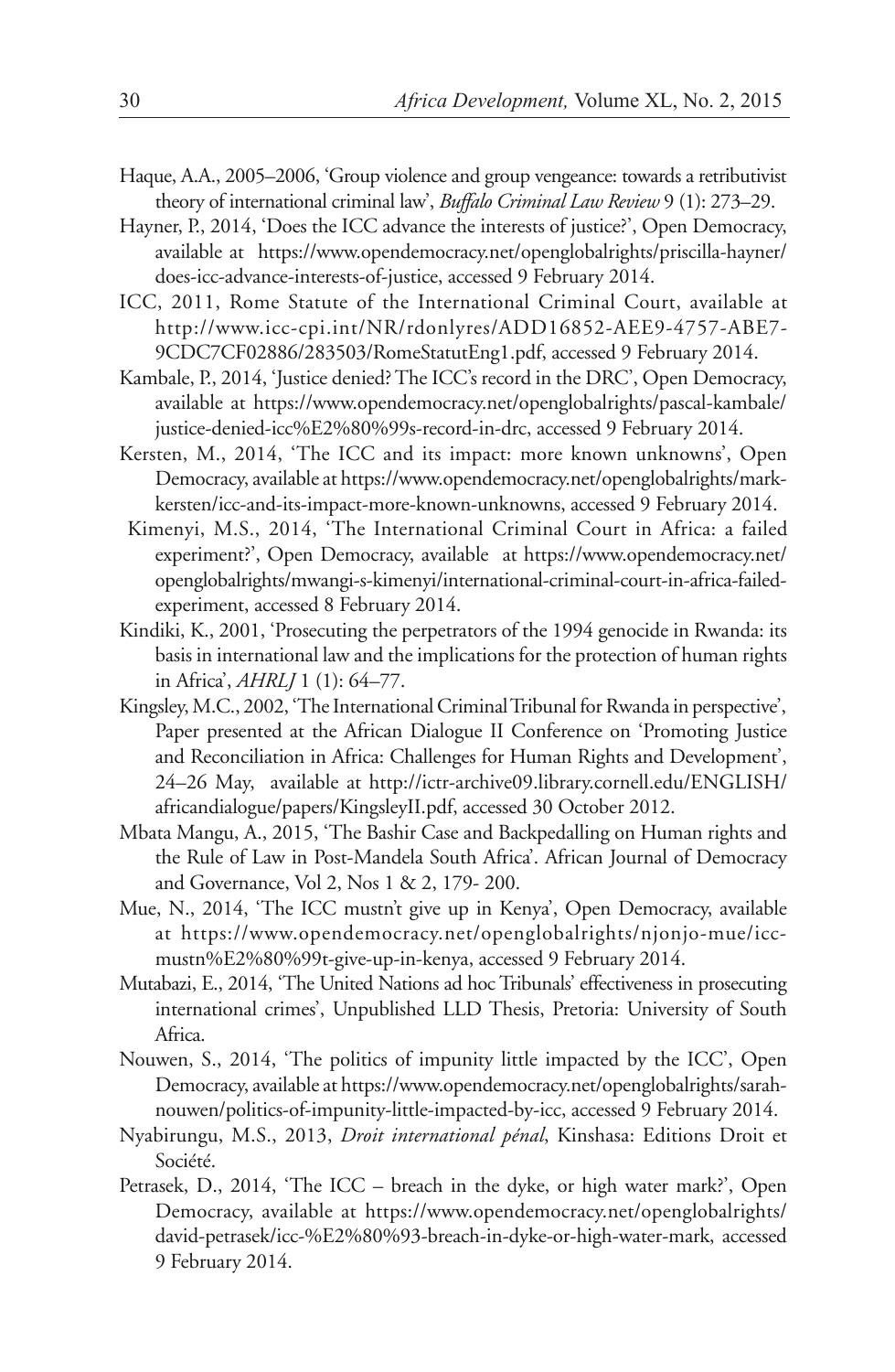- Ramanathan, U., 2014, 'The surprising impact of the Rome Statute in India', Open Democracy, available at https://www.opendemocracy.net/openglobalrights/usharamanathan/surprising-impact-of-rome-statute-in-india, accessed 9 February 2014.
- Schabas, W. A., 2011, *An Introduction to the International Criminal Court*. 4<sup>th</sup> edition, Cambridge: Cambridge University Press.
- Scharf, P.M., and Schabas, W.A., 2002, Slobodan Milosevich on Trial: A Companion, New York: The Continuum International Publishing Library Group.
- Scharf, P.M. and Schabas, W.A., 2002**,** *Slobodan Milosevich on Trial: A Companion*, New York: The Continuum International Publishing Library Group.
- Tejan-Cole, A., 2001, 'The Special Court of Sierra Leone: conceptual concerns and alternatives', *AHRLJ* 1 (1): 107–26.
- The AU Constitutive Act, adopted in Lomé, Togo, on 11 July 2000, available at http://au.int/en/sites/default/files/Constitutive%20Act%20-%20Final.pdf, accessed 10 February 2015.
- The Protocol to the African Charter on the Establishment of an African Court on Human and Peoples' Rights adopted in Ouagadougou, Burkina Faso, on 9 June 1998, available at http://au.int/en/content/protocol-african-charter-humanand-peoples-rights-establishment-african-court-human-and-peop, accessed 10 February 2015.
- The Protocol on the Statute of the African Court of Justice and Human Rights adopted in Sharm El-Sheikh, Egypt, on 1 July 2008, available at http://au.int/ en/content/protocol-statute-african-court-justice-and-human-rights, accessed 10 February 2015.
- The Protocol on Amendments to the Protocol on the Statute of the African Court of Justice and Human Rights during their summit held in Malabo, Equatorial Guinea, 27 June 2014, available at http://au.int/en/content/protocolamendments-protocol-statute-african-court-justice-and-human-rights, accessed 10 February 2015.
- The Rome Statute of 17 July 1998 establishing the ICC (A/CONF 183/9).
- The Vienna Convention on the Law of Treaties, 1969.
- UN Charter of 1945UN Security Council Resolution 827 of 25 May 1993 establishing the ICTY to prosecute persons responsible for serious violations of international humanitarian law in the territory of the former Yugoslavia since 1 January 1991.
- UN Security Council Resolution 955 of 8 November 1994 establishing the ICTR to prosecute persons responsible for genocide in Rwanda from 1 January to 31 December 1994.
- UN Security Council Resolution 1315 of 14 August 2000 establishing the SCSL to prosecute persons responsible for serious violations of international humanitarian law and Sierra Leonean law committed in the territory of Sierra Leone since 30 November 1996.
- UN Security Council Resolution 1593 (2005) of 31 March 2005, UN Doc S/ RES/1593 (2005).